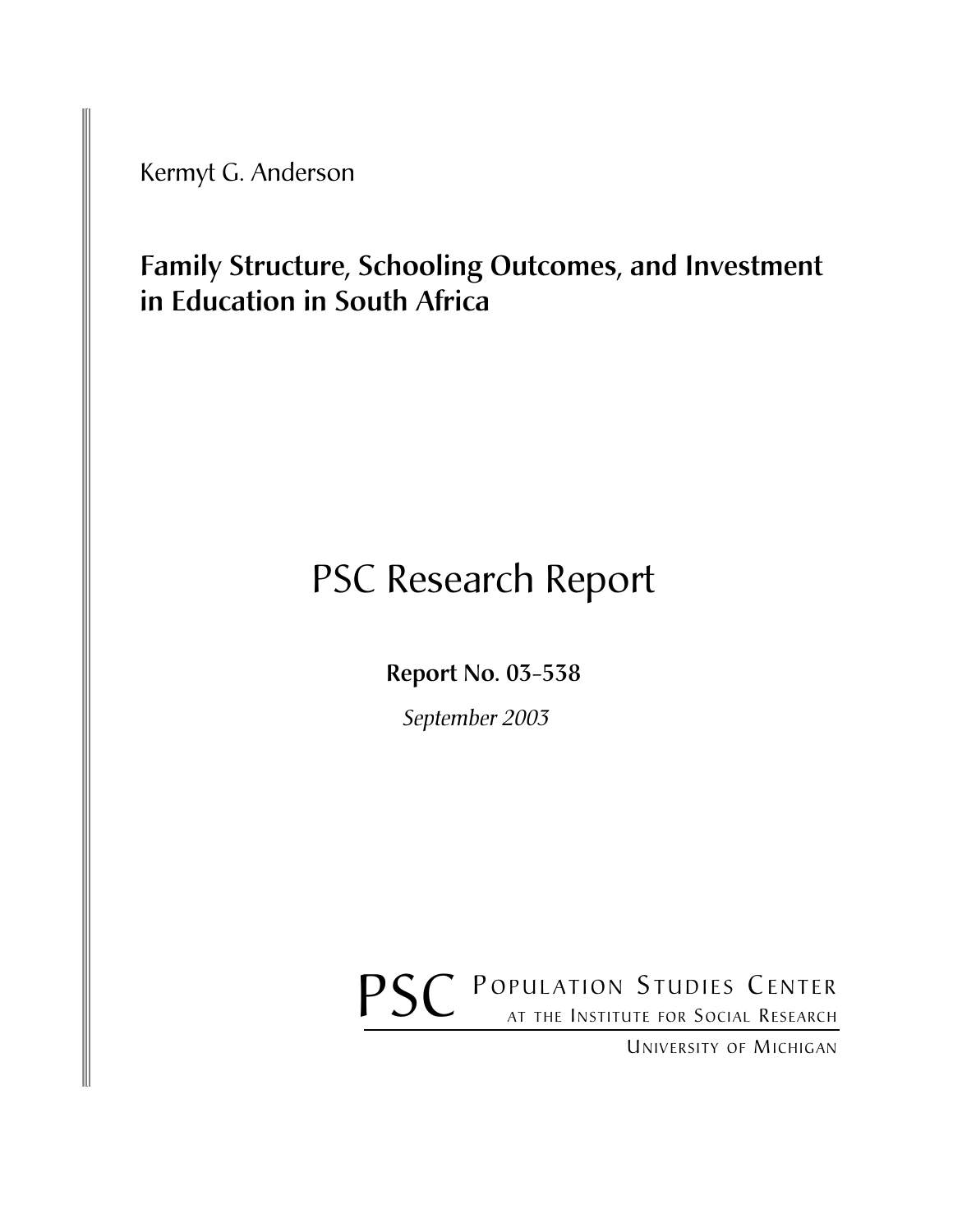**The Population Studies Center** (PSC) at the University of Michigan is one of the oldest population centers in the United States. Established in 1961 with a grant from the Ford Foundation, the Center has a rich history as the main workplace for an interdisciplinary community of scholars in the field of population studies. Currently the Center is supported by a Population Research Infrastructure Program Grant (R24) from the National Institute of Child Health and Human Development, and by a Demography of Aging Center Grant (P30) from the National Institute on Aging, as well as by the University of Michigan, the Fogarty International Center, the William and Flora Hewlett Foundation, and the Andrew W. Mellon Foundation.

**PSC Research Reports** are prepublication working papers that report on current demographic research conducted by PSC-affiliated researchers. These papers are written for timely dissemination and are often later submitted for publication in scholarly journals. The PSC Research Report Series was begun in 1981. Copyrights for all Reports are held by the authors. Readers may quote from this work as long as they properly acknowledge the authors and the Series and do not alter the original work.

PSC Publications **Population Studies Center, University of Michigan** http://www.psc.isr.umich.edu/pubs/ PO Box 1248, Ann Arbor, MI 48106-1248 USA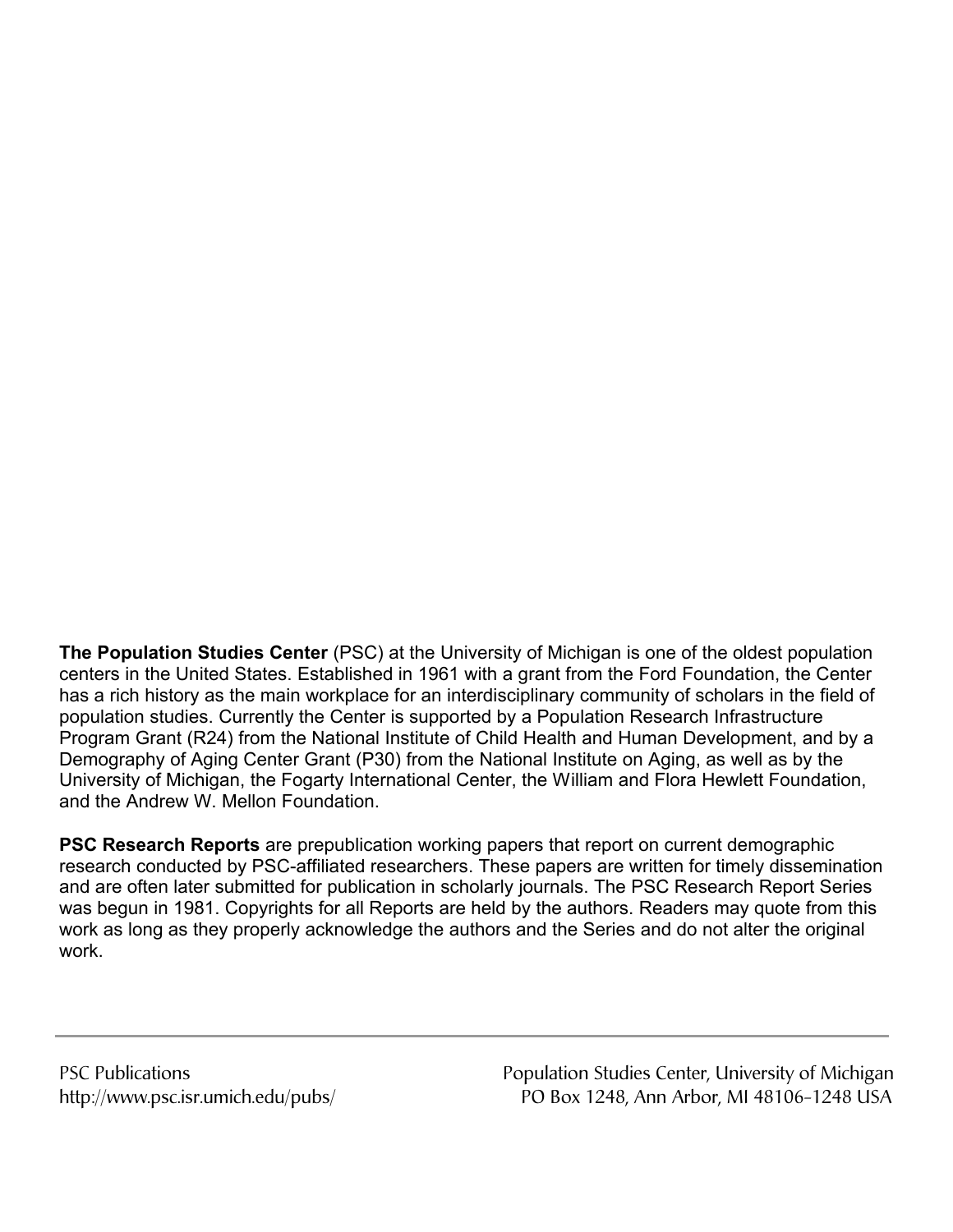## Family Structure, Schooling Outcomes, and Investment in Education in South Africa

Kermyt G. Anderson Department of Anthropology University of Oklahoma 521 Dale Hall Tower 455 West Lindsey Norman, OK 73019

and

Research Affiliate Population Studies Center Institute for Social Research University of Michigan

Many thanks to Ann Beutel and two anonymous reviewers for suggestions that have led to substantial improvements in the manuscript.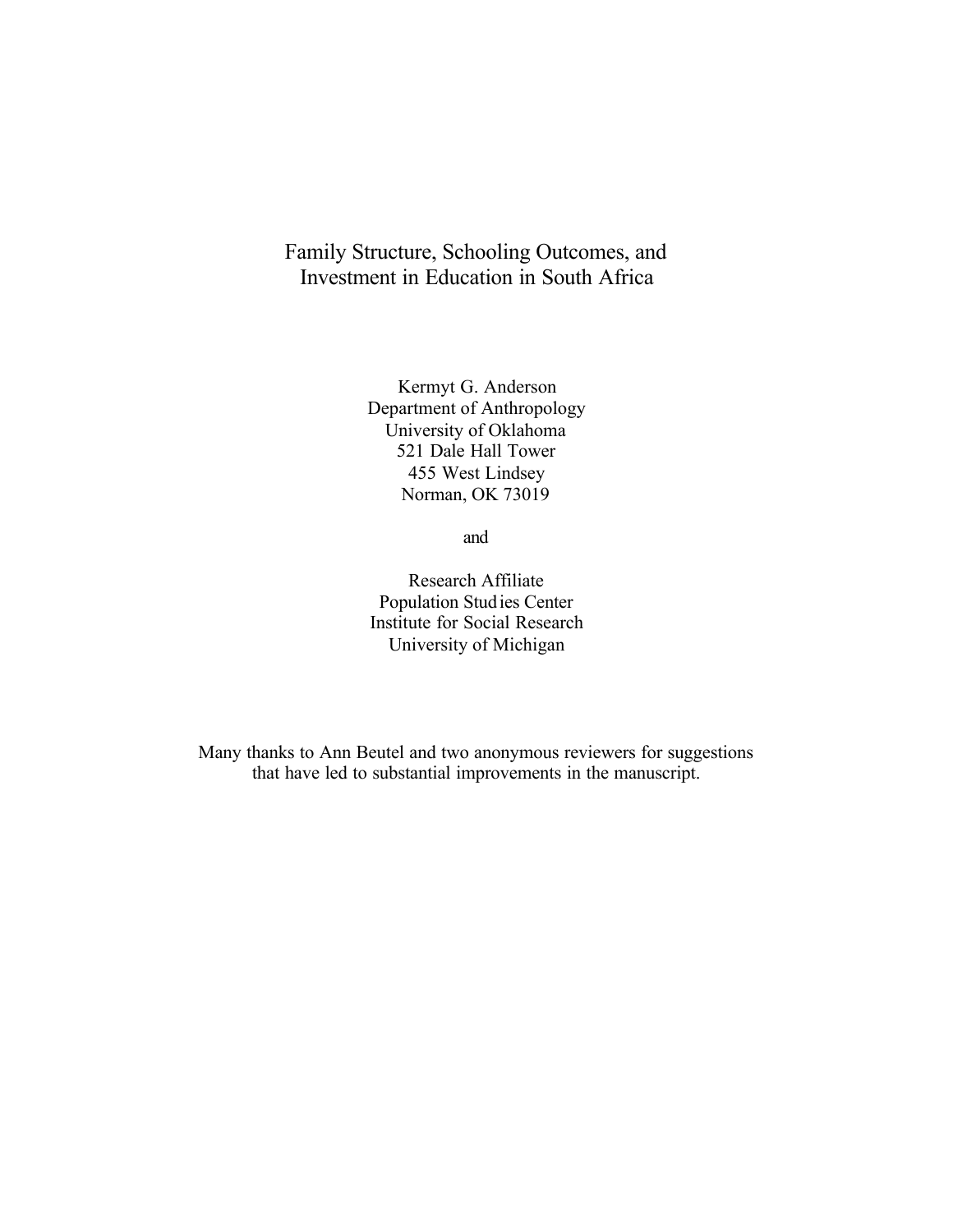#### **ABSTRACT**

This paper examines the relationship among South African children between family structure and schooling outcomes (current enrollment in school, highest grade completed, and number of grades completed per year) and investment in education (school fees). Family structure has important effects for blacks and coloureds; in particular, children who live with neither parent are consistently disadvantaged. For whites, family structure has little or no effect on schooling outcomes. Racial disparities in schooling outcomes largely disappear when background factors are controlled for. The results suggests that variations in family structure are a contributing factor to continued racial inequality in educational attainment in post-apartheid South Africa.

#### **DATASETS USED:**

October Household Survey (OHS), South Africa, 1995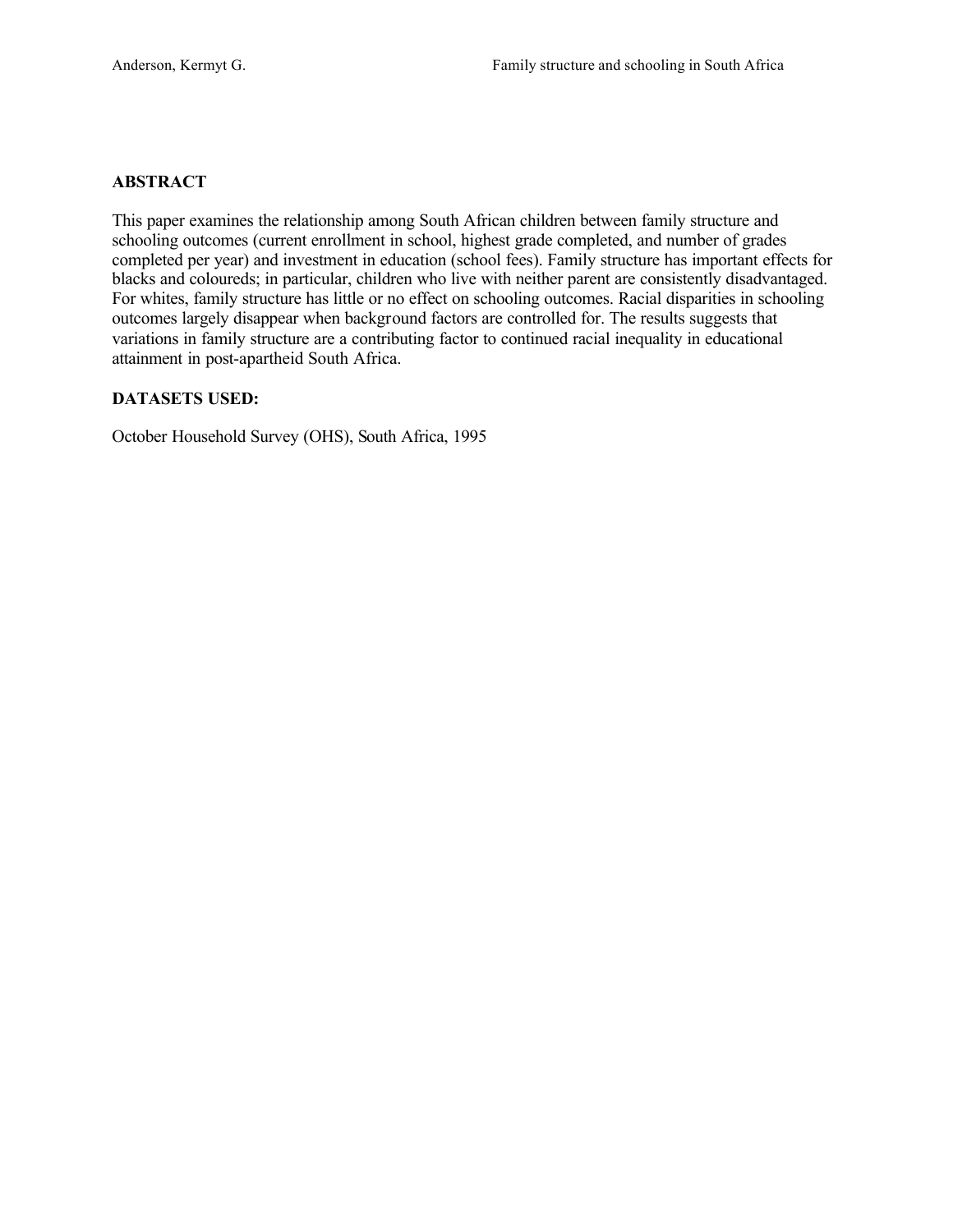South Africa is a nation with a vivid history of racial disparity. While there are high returns to education in terms of both employment and wage income (Case and Yogo 1999, Moll 1998, Mwabu and Schultz 1996), significant racial gaps in educational attainment persist (Anderson, Case and Lam 2001, Thomas 1999), contributing to continued economic disparity across racial groups. This paper extends our understanding of racial economic inequality in South Africa by examining the production of educational inequality. Specifically, this paper examines the relationship between children's family structure and their schooling outcomes, both across and within racial groups.

A number of researchers have investigated some of the proximate mechanisms that influence schooling outcomes in South Africa, including parental characteristics such as education level, income, and aspirations for children's schooling (Cherian 1994, Cherian and Malehase 1998, Fuller and Liang 1999, Lam 1999, Thomas 1996), and community variables such as school quality (Case and Deaton 1999, Case and Yogo 1999, Crouch and Mabogoane 2001, Moll 1998). The relationship between family structure and schooling has been less extensively examined, despite the importance of family structure as a predictor of educational outcomes in more developed countries (e.g., Biblarz and Raftery 1999, DeLeire and Kalil 2002, Haveman and Wolfe 1995). Although several studies have looked at schooling and family structure in South Africa (Cherian 1989, Cherian 1994, Fuller and Liang 1999, Mboya and Nesengani 1999), they have all relied on small, localized, or non-representative samples. In contrast, the present study uses nationally representative data to examine the relationship between family structure and schooling outcomes in South Africa, both for the entire population and separately by racial group as well.

The paper begins with a discussion of the theoretical links between family structure and schooling outcomes. Prior research on education and family structure in the South African context is reviewed. The dataset is introduced, followed by the empirical results. The paper concludes with a discussion of the findings and their implications for future research.

#### **FAMILY STRUCTURE, INVESTMENT IN CHILDREN, AND SCHOOLING OUTCOMES**

Investment in children is important because children's outcomes (e.g., education, health) are the result of cumulative investment from other people (parents, teachers, other caregivers) over the course of their lives. Differential outcomes result in part from differential investments in children; all else being equal, children who receive higher levels of investment achieve more positive outcomes. A substantial literature demonstrates that family structure affect children's schooling outcomes, although the majority of this research has focused on the United States (e.g., Biblarz and Raftery 1999, Boggess 1998, Case, Lin and McLanahan 2001, Cooksey and Fondell 1996, DeLeire and Kalil 2002, Downey 1995, Haveman and Wolfe 1995, McLanahan and Sandefur 1994, Pong 1998). In an international context, this relationship has been examined with much less frequency. However, correlations between family structure and educational outcomes have been observed in a number of other settings, including Bolivia (Psacharopoulos 1997), Botswana (Bock 2002), Britain (Cherlin et al. 1991, Ermisch and Francesconi 2001), Hungary (Bereczkei and Csanaky 1996), and Zambia (Jensen and Nielsen 1997), as well as in several multi-national comparative studies (Case, Paxson and Ableidinger 2003, Pong, Dronkers and Hampden-Thompson 2002, Wossmann 2003).

In most cultural settings, the main investors in children are the adults who live with them. However, not all coresiding adults invest equally in children. Unitary models of household preferences, which assume that all members of a household have the same preferences (e.g., Becker 1991), have been criticized in recent years as empirical evidence increasingly suggests that household members often have conflicts of interest over the allocation of household resources (e.g., Alderman et al. 1995; Bergstrom 1996; Maitra and Ray 2003). Investment in children has been recognized as a collective good (Chase 1980; Weiss and Willis 1985, 1993); thus, the observed level of investment a child receives results from a bargaining solution reached by the principals in the household.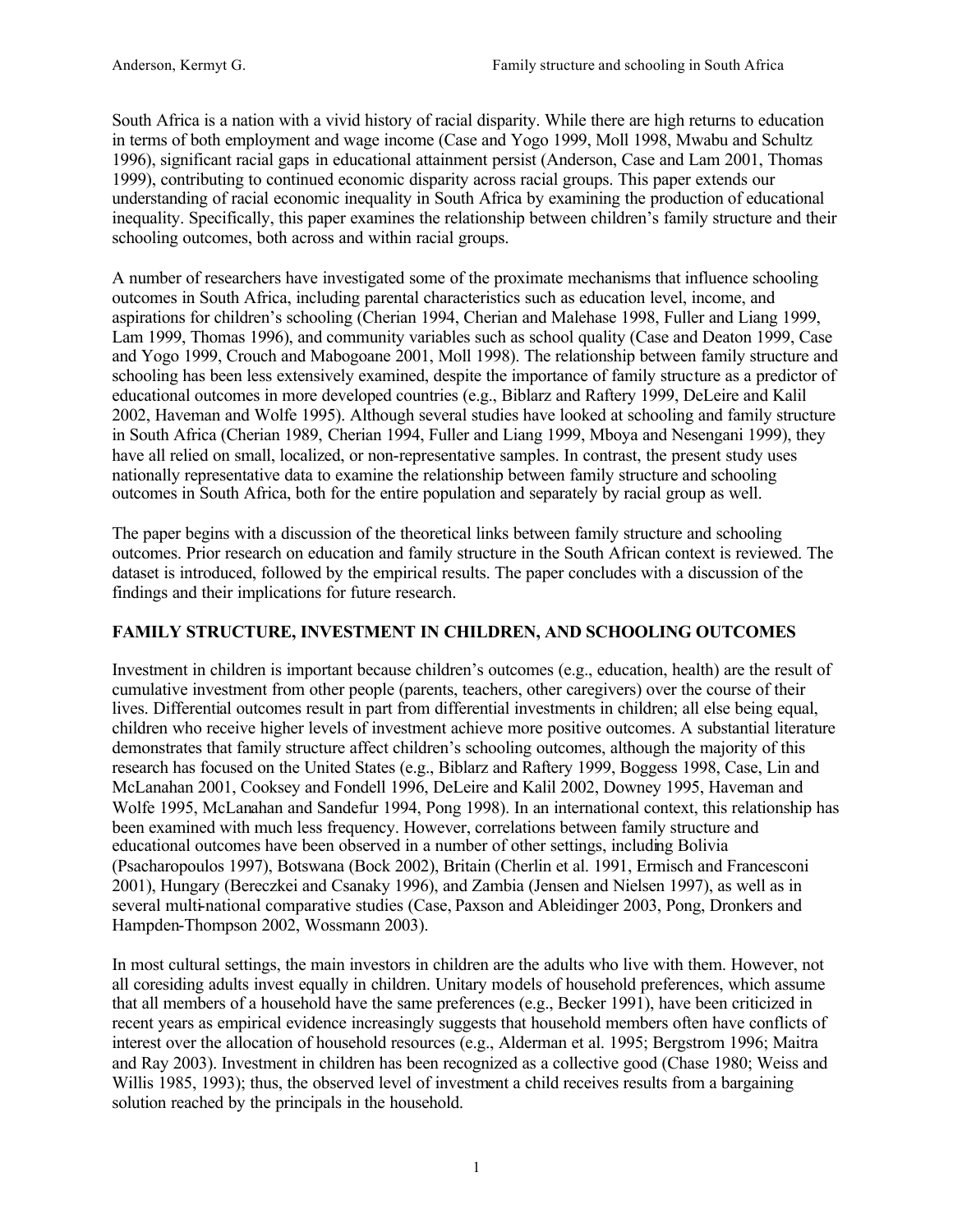Modern evolutionary theory proposes several explanations for conflicts of interest over investment in children. First, the theory of inclusive fitness (Hamilton 1964) predicts that investment will correlate with degree of genetic relatedness; people who are more closely related to the recipient tend to invest more, as they receive greater benefits (in terms of genetic fitness) from doing so. Parents (along with siblings) are the closest relatives a child can have, and are expected to prefer higher investments in children than more distant relatives or non-kin. A household composed of people of varying degrees of relatedness will experience greater conflicts of interest over investments in children than a household containing only genetic parents. Hence, we expect to see decreased investments in children in households containing more distantly related kin than parents, or containing genetically unrelated individuals such as stepparents, who invest less in children in a variety of settings (e.g., Amato 1987, Anderson, Kaplan and Lancaster 1999b, Flinn 1988, Hofferth and Anderson 2003, Marlowe 1999, Marsiglio 1991). In societies where children often coreside with extended family members, or are fostered with more distant kin or non-relatives while parents live elsewhere, greater conflicts of interest over investment in children are expected, resulting in greater variance in children's outcomes.

Evolutionary theory focuses on the role of opportunity costs in conflicts of interest over the allocation of resources within households. Resources (time, money, food) allocated for one purpose (e.g., investment in a particular child) cannot be used for other purposes, such as investment in other children (who may be more closely related to the potential investor), as well as other activities such as one's own health, growth, and well-being (somatic effort), or obtaining or maintaining a relationship with a mate or sexual partner (mating effort). The tradeoffs between somatic effort, mating effort, and parental effort have long been recognized in evolutionary biology (e.g., Low 1978, Trivers 1972), and remain a fundamental theoretical underpinning of the application of evolutionary theory to modern demographic analysis (e.g., Bock 1999, Kaplan 1996, Low and Clarke 2001).

Single parents might be expected to experience these tradeoffs more acutely than married couples. Even if they live in households with no other adults (and hence experience no intrahousehold conflicts with other adults over the allocation of resources), single parents face internal conflicts over the appropriate allocation to their children, to the pursuance of mating relationships with other adults, and to their own growth and development. Households with two biological parents might invest more in children due to the self-reinforcing effect of having the other parent present; a parent may invest more in children because the investment has positive effects on their relationship with the child's other parent (Anderson 2000, Hofferth and Anderson 2003, Kalmijn 1999).

With respect to education, family structure is expected to influence schooling outcomes in two ways. Cross-sectionally, the decisions of adults (parents and others) regarding investments in children will influence whether a child attends school, the quality of the school attended, the amount of money spent on schooling, and the outcome (pass vs. fail, specific marks) if enrollment occurs. These investment decisions are expected to be strongly influenced by the composition of the household, with biological parents being the highest investors. Second, because investment is cumulative, there will be cumulative effects as these investment decisions are reiterated year after year; children who receive lower levels of investment each consecutive year will be more likely over time to fail, to fall behind in school, and to drop out of school. Because socioeconomic status tends to vary with family structure (with single parents being especially likely to have reduced income), it is important to control for it when analyzing educational outcomes as a function of family structure.

## **EDUCATION IN SOUTH AFRICA**

Any discussion of schooling attainment in South Africa must acknowledge the influence of apartheid ("separateness"), which from 1948 until 1990 was the official policy of the government of South Africa.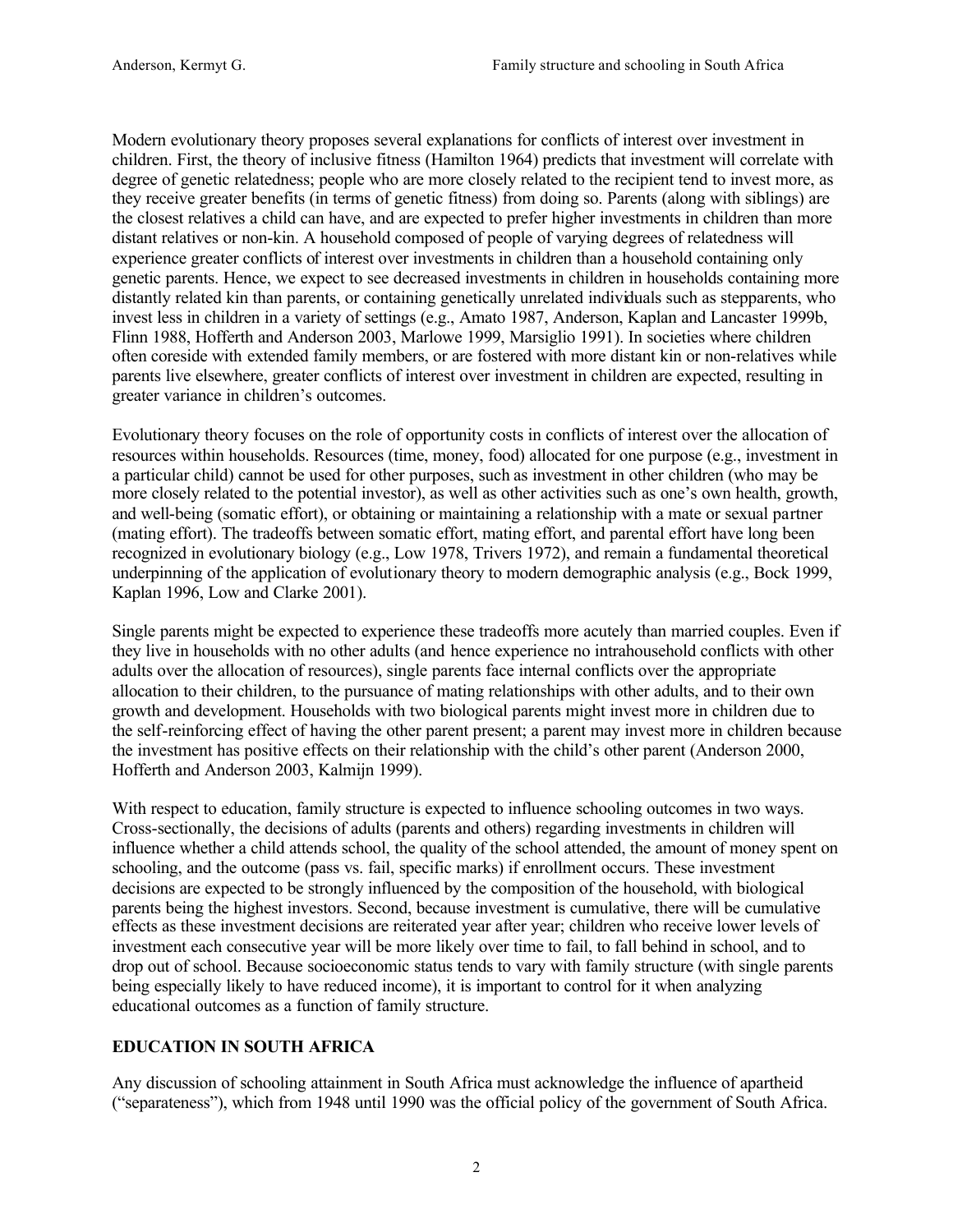The goal of apartheid was to enforce and increase the de facto racial segregation that already existed in the country.<sup>1</sup> Under apartheid, the government recognized four racial categories: African (black), coloured, Indian (Asian), and white. (In 1991, the population of South Africa was approximately 74% black, 9% coloured, 3% Indian and 14% white [Chimere-Dan 1993].) Legislation enforced racial segregation, so that the quality of employment, education, housing and other opportunities varied greatly across racial groups, with whites having the greatest access to resources and blacks the least. Racial disparities affected every aspect of life from poverty and income (Klasen 1997, Lam 1999) to life expectancy at birth (Chimere-Dan 1993) and physical stunting (Burgard 2002). As a result, South Africa has among the highest rates of unemployment and of wage inequality in the world (Kingdon and Knight 2001, Lam 1999, Leibbrandt, Woolard and Woolard 2000).

South Africa exhibits substantial racial disparities in schooling outcomes; there is a gap of three grades between the completed schooling of whites and blacks as well as whites and coloureds in recent cohorts (Anderson et al. 2001), and blacks have lower numeracy and literacy skills than the other racial groups (Moll 1998). One major reason for this disparity is the extreme variance in school quality and public investment in schooling infrastructure that occurred during the apartheid era. Schools for blacks received far less money per pupil than white schools (Thomas 1996), and they continue to have fewer resources, higher student-teacher ratios, and lower test scores (Case and Deaton 1999, Crouch and Mabogoane 2001, Fedderke and Luis 2002, van der Berg 2001). School quality has significant effects on children's schooling outcomes (Case and Deaton 1999, Crouch and Mabogoane 2001) and subsequent employment and income traje ctories (Case and Yogo 1999).

Although the current constitution of the Republic of South Africa (adopted in 1996) guarantees education as a right, it is not free. In addition to the direct costs of school fees (tuition), students and their families must pay the indirect costs of books and supplies, school uniforms, and often transportation to school as well. School fees can be quite expensive in South Africa, and are highly variable across schools, partly due to high variability in school quality. Anderson et al. (2001) report that school fees are negatively correlated with age delays in school, suggesting that children who attend poorer quality schools are more likely to fail and repeat grades. The direct expenses associated with school enrollment means that nonwhites are less able to afford the costs of education.<sup>2</sup>

School enrollment in South Africa is fairly high relative to other African countries; unlike many of its neighbors, nearly all South Africans enroll in (and complete) primary school (Lloyd, Kaufman and Hewett 2000). Although completed levels of schooling within South Africa vary greatly by race, enrollment is high for all population groups. In 1995, for example, over 95% of blacks ages 10-15 enrolled in school, compared with over 98% of whites (Anderson et al. 2001). The fact that blacks and whites are enrolled at nearly equal rates, while blacks complete roughly three fewer grades of school by end of adolescence, implies that blacks are failing and repeating grades at a higher rate than whites (Lam 1999, Anderson et al. 2001). In other words, although nearly all South African children enroll in school, blacks (as well as coloureds) are more likely to fail and repeat grades than white children, and thus advance through school at a lower rate. Grade retention can have important influences on subsequent schooling outcomes, as previous grade failure has been shown to predict subsequent school failure in both the U.S. (Jimerson, Anderson, and Whipple 2002) and South Africa (Anderson, Kaplan and Lam 2003). Thus, grade repetition is a conceptually important educational measure, because it is both an outcome of previous failure and a predictor of subsequent failure (Anderson et al. 2001).

## **FAMILY STRUCTURE IN SOUTH AFRICA**

Apartheid legislation had powerful and long-lasting effects on family structure in South Africa, especially for blacks. Under apartheid, blacks were relocated to quasi-independent "homelands," with severe restrictions on their ability to travel or find work (Jones 1993, Reynolds 1989). Blacks living in cities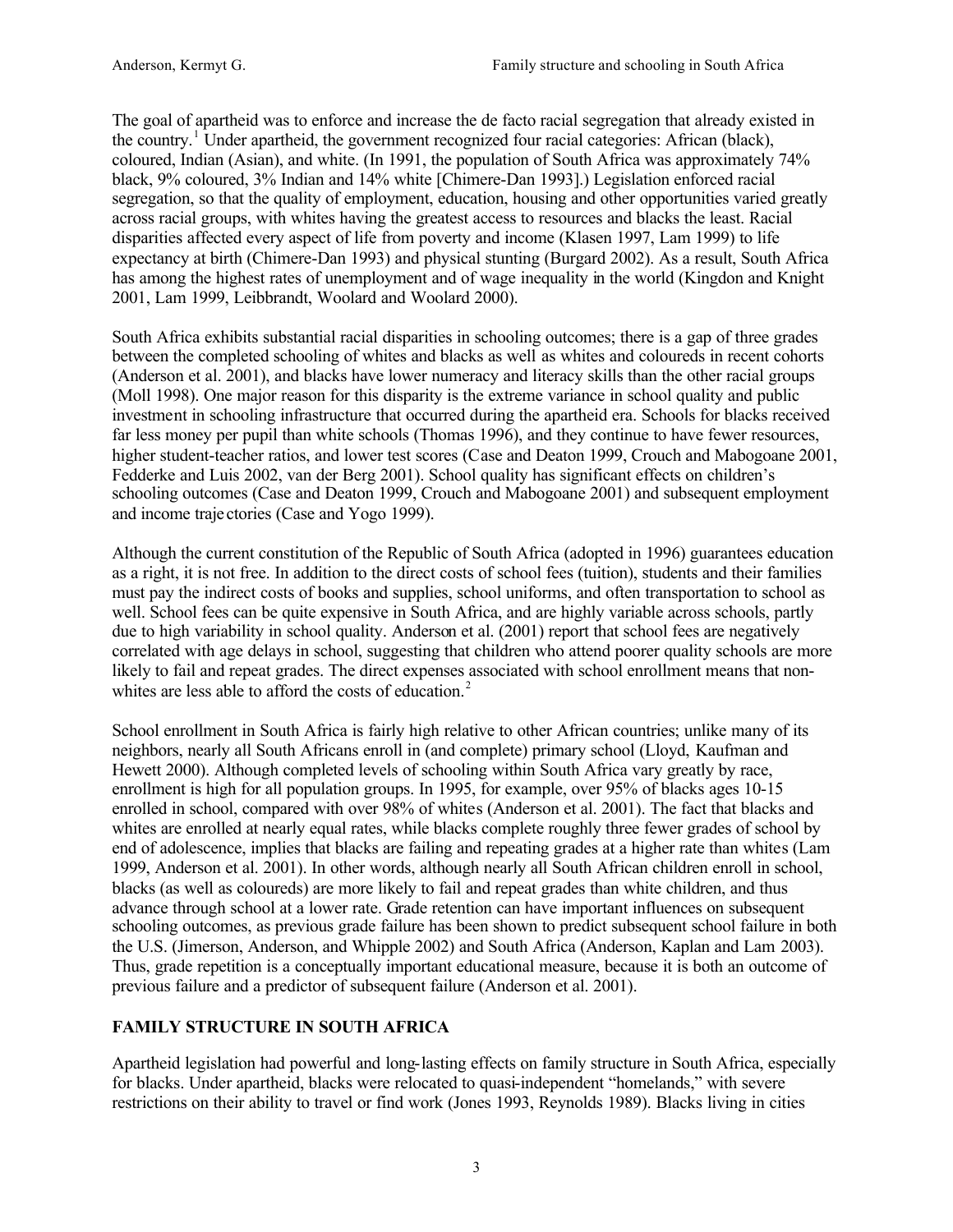within South Africa proper were restricted to townships, small ghettos that generally had inferior housing, utilities, public facilities, etc. (Jones 1993, Younge 1982).

Apartheid legislation contributed to a shift to increased complexity in household organization among blacks (Jones 1998, Niehaus 1994, Preston-Whyte and Zondi 1992, van der Vliet 1991). African adults were often forced to seek employment and to live apart from their spouses and families. As a result of migratory labor patterns and restrictive housing options, women often became de facto heads of household. Migratory labor patterns also meant that one or both of a child's parents were often not present for much of the year, even if they were considered to be current members of the household (Case and Deaton 1998, Reynolds 1984, Siqwana-Ndulo 1998), and many households came to depend heavily on financial remittances sent in from family members employed elsewhere (Leibbrandt et al. 2000, Posel 2001, Spiegel, Watson and Wilkinson 1996). In part due to these migratory labor patterns, divorce and non-marital births increased greatly for blacks during the apartheid era (Burman and Fuchs 1986, Burman and van der Spuy 1996). Parents began to rely increasingly on family members other than spouses for support with the household economy and with raising children (Niehaus 1994, Preston-Whyte 1993), and rates of child fostering increased (Gordon and Spiegel 1993). To a certain extent, blacks began relying less on traditional patrilineal kin for support and more on matrilineal kin and on conjugal relationships (Clark and van Heerden 1992, Jones 1998, Niehaus 1994; but see Russell 2002 for a differing viewpoint). This increased complexity in household structure resulted in increasingly complex bargaining patterns within households, suggesting that unitary preference models are not the best way to model intrahousehold preferences and resource pooling in South Africa (Bertrand, Mill and Mullainathan 2000, Case and Deaton 1998, Maitra and Ray 2003, Posel 2001).

Family structure changed for non-black South Africans during the apartheid era as well, although this has been the subject of considerably less scholarly attention. Nonmarital birth rates increased for whites, coloureds, and Asians, though at a much lower rate than for blacks (Burman and van der Spuy 1996). Nofault divorce laws, introduced in 1979, led to increases in divorce for all four groups (Burman and Fuchs 1986). Fertility decreased for all racial groups, leading to smalle r families and fewer dependent children. The total fertility rate (TFR) dropped from 3.3 for whites and 6.8 for blacks in 1950 to 1.7 for whites and 4.1 for blacks in 1993 (with coloureds and Indians in between at 2.7 and 2.3, respectively, in 1993) (Chimere-Dan 1993, Chimere-Dan 1997).

#### **FAMILY STRUCTURE AND EDUCATION IN SOUTH AFRICA**

The changes in family structure that occurred during the apartheid era undoubtedly had negative effects on children's outcomes. The high rates of nonmarital births and of parental absence due to migrant labor led to a greater proportion of school-aged children living in households with one parent or no parents and in households containing more distant relatives who have great influence on the investment these children receive. Although national statistics on the rate of single parents and fostering are not available, Anderson and Lam (2003) report for a sample in Cape Town that at age 10, 19.9% of blacks live with neither parent, compared with 10.7% of coloureds and 2.7% of whites. These changes in household structure have been correlated with negative consequences for children's health and survival (Burman 1986, Cock, Emdon and Klugman 1986, Jones 1993). For example, children born outside of marriage receive less assistance from other family members, as well as less money from government maintenance grants (Burman 1992, Simkins and Dlamini 1992). Posel (2001) reports that financial remittances from migrant workers are positively correlated with the degree of relatedness between the worker and the household; households containing more distant kin received less money. Anderson (2003) reports that financial expenditures on health care, housing and consumer goods are also correlated with the degree of genetic relatedness within the households children live in. Intergenerational correlations between parental and children's educational outcomes have been demonstrated by Lam (1999) and Thomas (1999), although their data were limited to children living with both parents.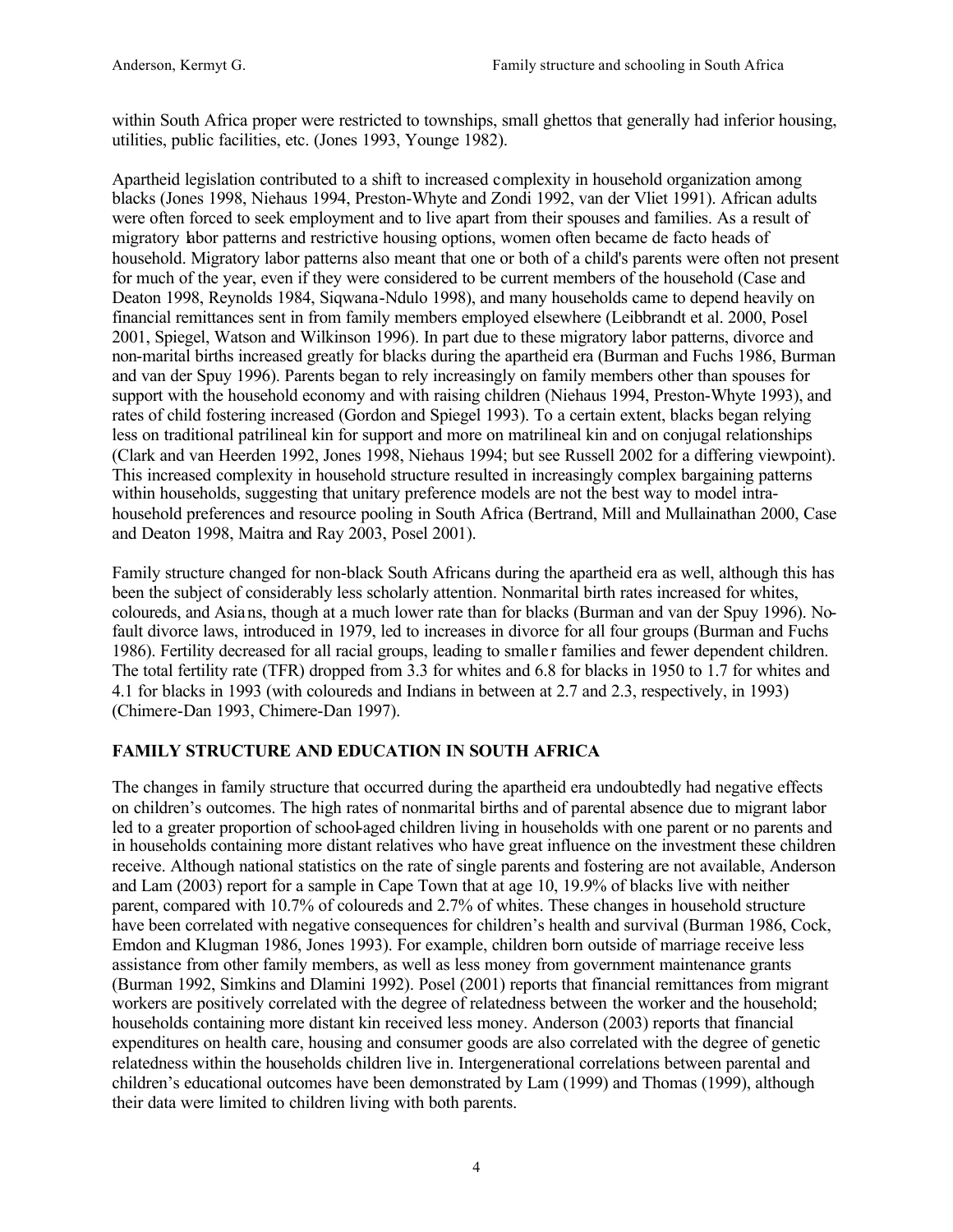The relationship between family structure and schooling outcomes has not been extensively examined in South Africa. The existing studies that have been done have focused on small, regional, or nonrepresentative samples. Cherian (1989, 1994), studying Xhosa children from the Transkei, finds that children from two-parent homes have higher standardized test scores than children from single -parent families. Mboya and Nesengani (1999), using a sample of high school students in the Northern Province, report lower standardized test scores among father-absent students than father-present students. Fuller and Liang (1999) note that Zulu, Xhosa, and North Sotho girls from father-absent households are less likely to drop out of school than girls from father-present homes. Anderson and Lam (2003), using a sample of young adults living in Cape Town, find significant independent effects of the presence of mothers and fathers on grades passed per year and on the probability of passing a grade.

Little research has been done examining the relationships between family background (including family structure) and school quality, expenditures on school fees, or other forms of direct investment in children. Case and Deaton (1999) found no relationship between the education of household head and studentteacher ratios for both blacks and whites in 1993. Anderson et al. (1999a), using a black school-based sample in Cape Town, report that resident genetic fathers spend more money on children's schooling than both resident stepfathers and non-resident genetic fathers. Anderson et al. (1999a) also report that resident genetic fathers spend more time with children than other father figures, although resident stepfathers spend as much time helping children with homework as resident genetic fathers.

To summarize, investment in children is important for children's outcomes. Because investing in children can be treated as a collective good, and there are tradeoffs associated with investing, a bargaining process within households will determine the allocation of resources to children. We expect greater investments in children if their parents are present, and less investment if the primary caretakers are more distantly related. South Africa, with its complex family structure patterns that resulted from apartheid, offers an opportunity to test this theory. South Africa exhibits great variance in schooling outcomes between racial groups, due largely to failure and grade repetition rather than differential rates of enrollment. The analysis will examine the relationship between family structure, investment in children, and schooling outcomes using a nationally representative sample of South African children.

## **DATA AND METHODS**

The data used in this study are from the 1995 October Household Survey (OHS). The OHS is a nationally-representative two-stage sample of households, which was collected cross-sectionally by the South African government each year from 1994 through 1999. Only the 1995 wave contains data on parental presence and on expenditures on school fees; therefore the analyses are restricted to data from that year. The 1995 OHS includes 130,787 individuals living in 29,700 households. The sample used in the present analysis is restricted to all households containing at least one person ages six through 19 who has not completed secondary school.<sup>3</sup> One child was randomly selected from each household sampled. Indians (Asians) were dropped from the analysis due to their small sample size.<sup>4</sup> Because the OHS household income variable had many missing observations, household income was imported from the 1995 Income and Expenditure Survey (IES), a detailed survey on economic income and expenditures which was conducted for the same sample at the same time (Hirschowitz 1997). The OHS income variable focused solely on wage income, but the IES measures income data from a much wider range of sources, and is thus a more valid construct of household income. Additionally, because the IES income variable contains no missing values and no zero values, no cases are lost when the log of income is used.

After removing children or households with missing data for key variables, the sample used for analysis consists of 16,338 children from 16,338 households. Of these, 12,223 (74.8%) are black (African), 2,408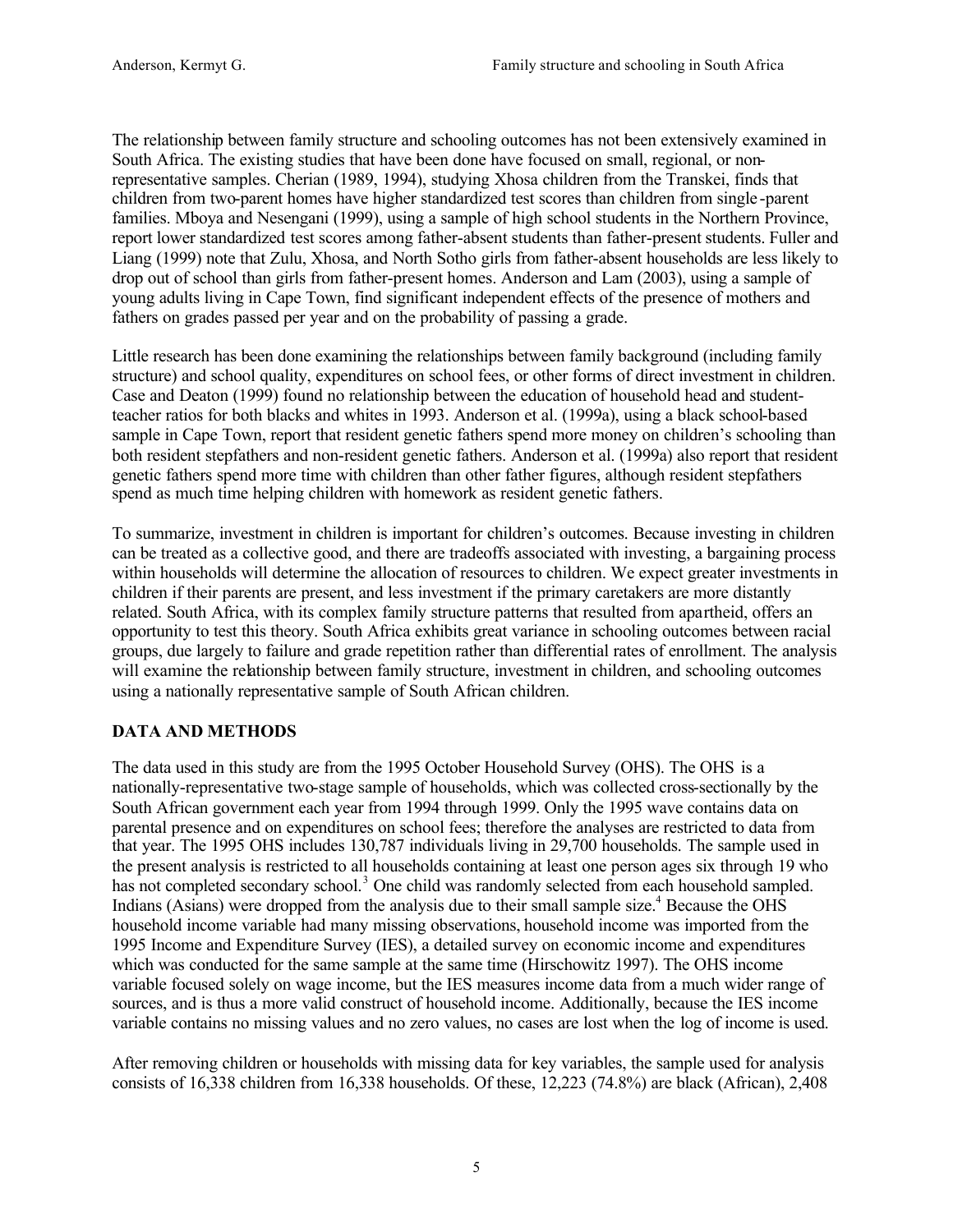(14.7%) are coloured, and 1,707 (10.4%) are white. (These percentages are unweighted; sample weights will be used in analysis).

#### **Variables**

The four dependent variables I will examine include three measures of schooling outcomes and one measure of investment in schooling. The first dependent variable is the highest grade the person has completed by the time of interview, which is available for the full sample  $(N = 16,338)$ .<sup>5</sup> The second dependent variable, enrollment in school, is a dichotomous variable, indicating whether the person is enrolled in school for the current academic year  $(N = 16,338)$ . The third schooling outcome, grades completed per year, measures the rate of advancement through school since age six, calculated as [number of grades completed] / [current age minus six]. A value of 1.0 for this variable indicates that the individual has passed one grade for each year of life since age six.<sup>6</sup> This situation occurs if the person enrolled in school at age six, remained in school each subsequent year, and did not fail or repeat any grades. Values less than 1.0 indicate either non-enrollment or grade repetition. Since enrollment rates are very high in this population, values less than 1.0 are largely due to grade repetition (Lam 1999, Anderson et al. 2001). Grade attainment per year is restricted to ages 9 and older for the analysis ( $N = 12,644$ ), because of the way the OHS measures schooling attainment for grades one through three.

The final dependent variable, expenditures on school fees, is a measure of direct investment in children's schooling. This variable measures annual expenditures (in rands) on school fees (e.g., tuition) for this child (if enrolled), and excludes other school-related costs such as uniforms, books, transportation, etc. (At the time of this survey, one South African rand was worth approximately US \$0.27.) Because expenditures on school fees are not normally distributed, the natural log of school fees will be used for analysis. The sample size for this variable is 12,840 children.

The major independent variable of interest is family structure, which will be operationalized in terms of which biological parent(s) the child is living with. Family structure is defined as four mutually exclusive categories: 1) living with both biological parents; 2) living with biological mother but not biological father; 3) living with biological father but not biological mother; and 4) living with neither biological parent.<sup>7</sup> Unweighted sample sizes for each category are presented by race in Table 1. This operationalization of family structure ignores the presence or absence of more distantly related caregivers, such as grandparents or aunts/uncles, as well as unrelated caregivers such as stepparents. The effect of more distant kin on investment in children is dealt with elsewhere (Anderson 2003; see also Case and Deaton 1998, Duflo 2000 for the effects of coresident grandparents on children).

## [Table 1 about here]

Individual characteristics of the child that will be controlled for in multivariate analyses include age, gender and race. Household characteristics include the number of people living in the household, broken down into separate age groups (ages 0-5, 6-12, 13-19, 20-60, and 61 and older). Dummy variables for whether the household is rural, whether it occupies a shack/traditional dwelling, and whether anyone in the household completed secondary school will also be used. Logged household income will also be added. Dummies for province of residence are included in the model, but not shown in the results.

The analysis strategy is as follows. Summary statistics are presented for all variables in the analysis, first by race and then by family structure. Multivariate results are then presented in a series of models. For each dependent variable, a simple model controlling only for the child's individual characteristics, as well as current family structure, is run using the full sample (all races combined). A second model adds household characteristics, to see whether the effects of family composition are actually due to different household characteristics, such as socioeconomic status or location. Lastly, the model is applied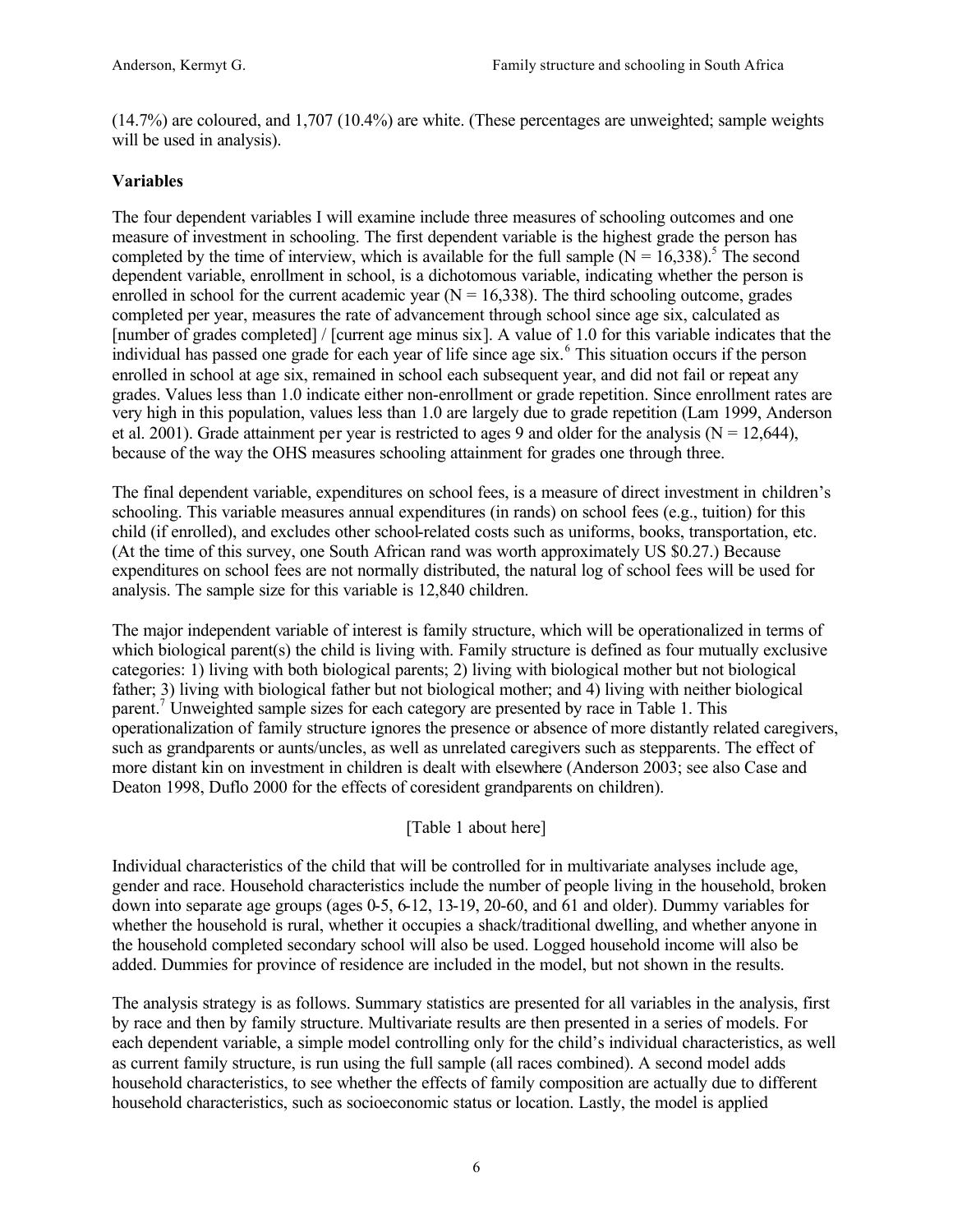separately to each racial group. This presentation is identical for multivariate models across the four dependent variables being examined. All analyses were performed using STATA 7.0.

#### **RESULTS**

Table 2 presents summary statistics by race for the variables used in the analysis. The results are weighted, and robust standard errors (in parentheses) adjust for the complex multi-stage design of the sample. Nearly every variable, with the exception of age, gender, and the proportion of children living with father only, varies significantly by race.<sup>8</sup> Blacks were the least likely to live with both biological parents, and the most likely to live with mother only or with neither parent, while whites were the most likely to live with both parents and the least likely to live with mother only or neither parent. Only the proportion living with father but not mother shows no significant difference by race. Schooling outcomes and investment in schooling also differ greatly by race. Whites have completed more grades than blacks or coloureds, and are the most likely to be currently enrolled in school. Whites also have completed more grades per year, indicating faster progression through school; on average, white have completed 0.91 grades per year, coloureds 0.82 grades per year, and blacks 0.78 grades per year. In terms of financial expenditures on schooling, whites have the most money spent on their school fees, and blacks the least.

[Table 2 about here]

Table 3 presents summary statistics by family structure for all independent and dependent variables. Every variable demonstrates significant differences across family types. In terms of schooling attainment, children who live with father but not mother have completed more grades than other children. Since these children are typically 0.87 years older than children living with both parents, but have completed only 0.40 additional grades, they are not necessarily more academically advanced. Children who live with neither parent are the least likely to be enrolled in school, and have completed the fewest grades per year. Children who live with both parents have the most money spent on their school fees, while children who live with father but not mother have the second highest expenditures on school fees; however this pattern could be due to the observed income differences between these groups, rather than differential investment within the household. To disentangle the relationships between family structure, socioeconomic status, and schooling outcomes, we turn now to multivariate models.

[Table 3 about here]

#### **Multivariate Results**

Ordinary least square (OLS) regression models of highest grade completed, taking into account the complex survey structure of the dataset and using robust standard errors, are presented in Table 4. In Model 1, which controls for the youth's individual characteristics as well as family structure, both children living with mother but not father and children living with neither parent have completed significantly fewer grades than children living with both parents. With regards to race, coloured and white children have both completed more grades than black children, while boys have completed fewer grades than girls. Model 2 adds household characteristics. Controlling for these factors, living with mother only is no longer a significantly negative predictor of grade attainment. Living with neither parent retains its negative association; all else being equal, children in these households complete about one third of a grade less than children living with both parents. Additionally, there are no longer significant differences in grade attainment by race once household demographic and socioeconomic factors are controlled.

The next three panels of Table 4 present the full model separately for each racial group. For both blacks and coloureds (Models 3 and 4), children living with neither parent have completed fewer grades, relative to children living with both parents. Living with mother only or with father only has no significant effect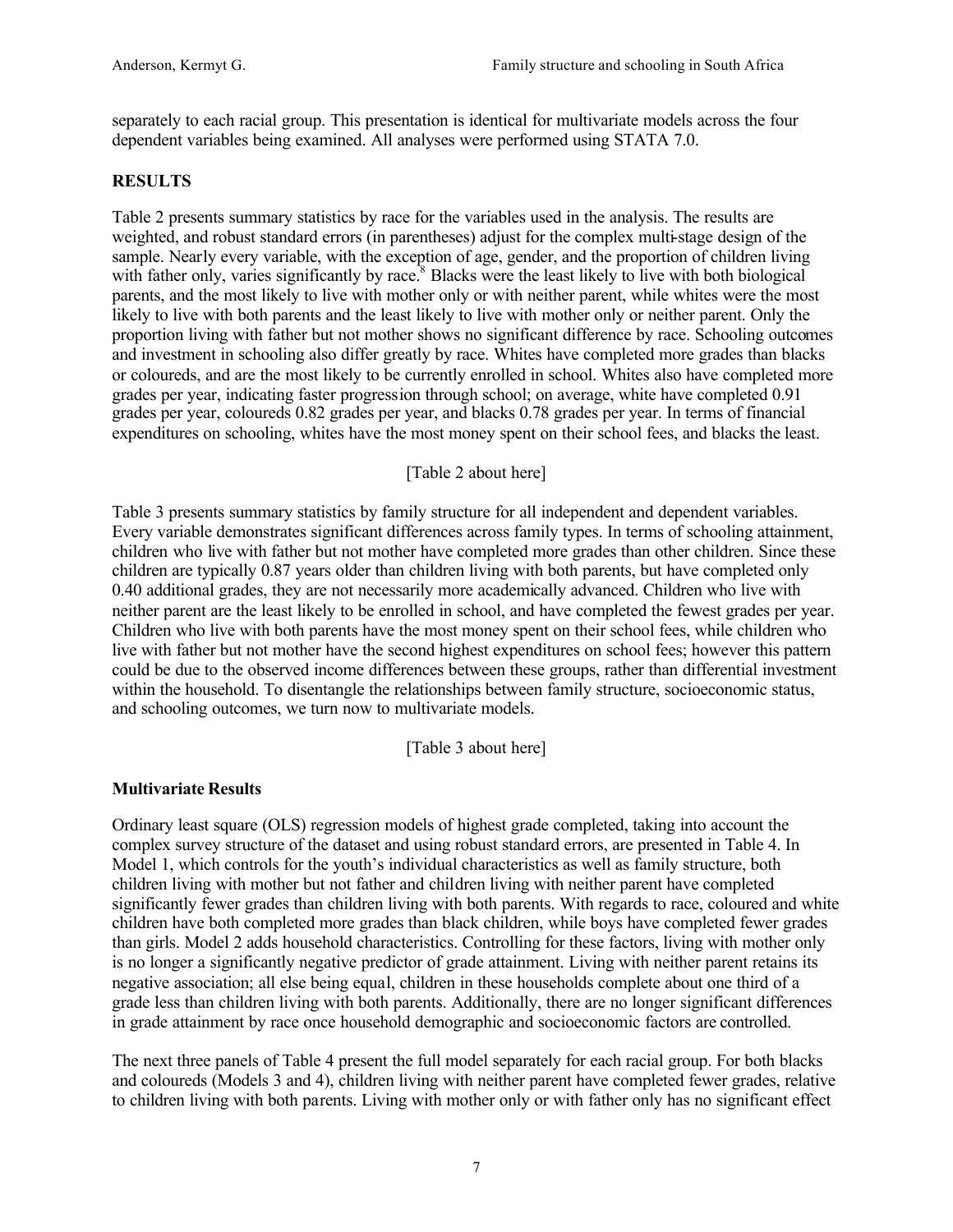for blacks and coloureds. For whites (Model 5), there is no significant relationship between family structure and grade attainment.

#### [Table 4 about here]

Table 5 presents a set of logistic regression models of enrollment in school. In Model 1, the reduced model for the full sample, we see that children who live with their father but not their mother are 61% as likely to be enrolled as children living with both parents, while children who live with neither parent are 55% as likely to be in school. Children living with mother only are no different from children living with both parents in terms of their probability of enrollment. With respect to race, coloureds are less likely as blacks to be in school, while whites are not statistically different from blacks. Model 1 also shows that boys are 1.2 times as likely to be enrolled as girls. Adding household characteristics to the model (Model 2) does not change the effect of family structure. Interestingly, when both household and individual characteristics are in the model, both coloureds and whites are less likely to be enrolled in school than blacks, although gender retains its significance.

When each population group is examined separately, the effects of family structure for blacks and coloureds (Models 3 and 4) are similar to the effects for the full sample. Children who live with fathers only are less likely to be in school than children living with both parents, with the effect size being particularly large for coloured children. Children who live with neither parent are also much less likely to be enrolled, relative to children living with both parents. Black and coloured children who live with mother only are not significantly different from those living with both parents. Family structure has no significant effect on enrollment for whites (Model 5).

#### [Table 5 about here]

OLS models of grades completed per year are presented in Table 6. As discussed above, the number of grades per year is largely influenced by previous failure and grade repetition rather than non-enrollment (Anderson et al. 2001, Lam 1999). In Model 1, children living with mother only or with neither parent have completed fewer grades per year than children living with both parents, while children living with fathers only are not significantly different in terms of rate of advancement. Coloured and white children advance through school at significantly faster rates than black children, while boys progress at a slower rate than girls. In Model 2, which adds household characteristics, the influence of family structure has changed; living with neither parent remains a significant negative predictor of rate of advancement through school, but living with mother only loses significance. This result suggests that the effects of living with mother only in Model 1 were due to the socioeconomic circumstances associated with this family type. The negative effect of being male remains in Model 2, while the effects of race changes (coloured children are no longer different than blacks, while white children progress at a slower rate through school than blacks).

In each of the regressions run separately by race (Models 3 through 5), children living with mother only or with father only are not statistically distinguishable from children living with both parents. Black and coloured children who live with neither parent, however, progress through school at a significantly slower rate than children living with both parents (Models 3 and 4). For whites (Model 5), the effect of living with neither parent is negative but only marginally significant ( $p = 0.076$ ).

## [Table 6 about here]

We now examine whether there are effects of family structure on direct investments in schooling. Table 7 presents a set of OLS models of logged expenditures on school fees for the sampled child, if the child is enrolled in school. Model 1 shows that family structure is a significant predictor of schooling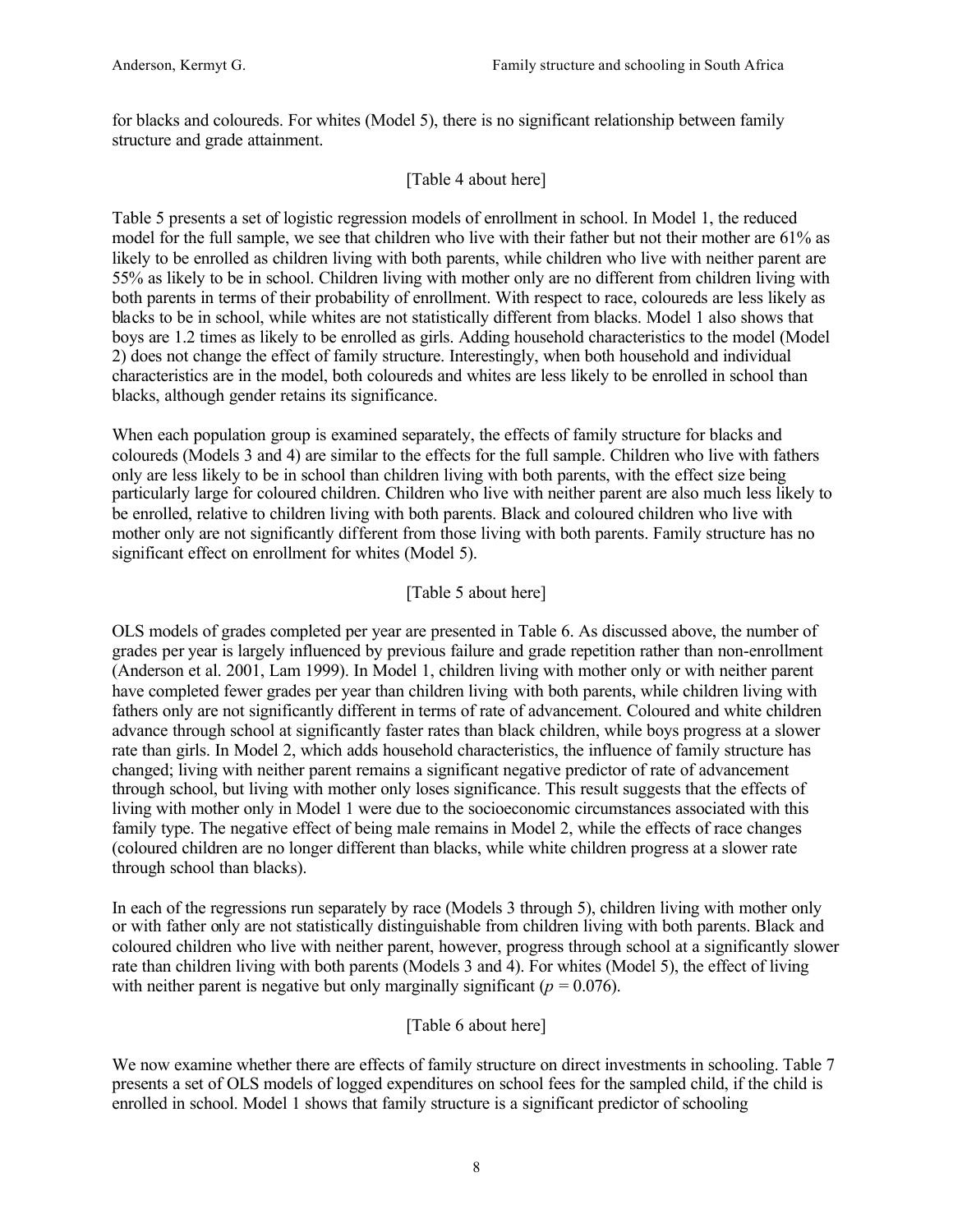expenditures; children living with mother but not father and with neither parent have significantly less money spent on their school fees, while children living with father only are not significantly different from children living with both parents. White and coloured households spend significantly more money on children, relative to black households, but there is no significant effect of the child's gender. After adding household characteristics (Model 2), living with mother only loses significance; only children living with neither parent have less money spent on school fees. Race retains its importance in this model; in addition, gender attains significance, with boys having less money spent on their school fees.

Looking at each race separately, black children living with neither parent have less money spent on them than children living with both parents, while neither mother only nor father only households are significantly different (Model 3). For coloured children (Model 4), children living with mother only and children living with neither parent both have less money spent on school fees, while children living with father only are not significantly different from children living with both parents. The pattern for whites is strikingly different (Model 5): living with neither parent has a statistically significant effect, but it is positive. This is the opposite of the expected direction, the only such result found in this analysis.

[Table 7 about here]

#### **DISCUSSION**

In contrast to most previous work on schooling in South Africa, this research focused specific ally on the role of family structure in children's schooling outcomes, using a nationally representative sample of children from the three most populous racial groups in South Africa. The study tested a theoretical model which predicted that children who did not live with both parents would receive lower levels of investment, leading to poorer schooling outcomes. The reasons for reduced investment when both parents are not present include increasingly complex household bargaining dynamics as well as parental tradeoffs over the allocation of resources to children versus other ends. South Africa, in which a substantial number of children do not live with both parents, and a significant fraction live with neither, offers an excellent opportunity to test the model.

The theoretical model was supported by the empirical results, which show family structure has significant effects on schooling outcomes, although the effects vary by race. For blacks and coloureds, the main effect of family structure is that children who live with neither parent are the most disadvantaged, in terms of the probability of enrollment, the highest grade completed, the rate of grade attainment, and expenditures on school fees. Black and coloured children living with mothers but not fathers or with fathers but not mothers are not disadvantaged relative to children living with both parents, suggesting a protective effect of the presence of a parent. In terms on schooling, children benefit from having a parent present, but do not obtain additional benefits from having two parents. There are two exceptions to this pattern. First, for school enrollment, black and coloured children living with father but not mother and children living with neither parent are significantly less likely to be in school. Second, for financial expenditures on schooling, coloured children living with mother but not father *and* children living with neither parent have less money spent on school fees.

For whites, no consistent effects of family structure emerged from the analysis. White children who live with neither parent advance through school at a marginally slower rate, but have more money spent on their school fees. Family structure appears to have no effects on enrollment in school or grade attainment.

Although white schools receive far greater per capita allotments than black or coloured educational institutions (Fedderke and Luis 2002), when socioeconomic background as well as individual and household demographic factors are controlled, race becomes much less important in schooling outcomes. Race is not a significant predictor for highest grade completed in the full multivariate model; blacks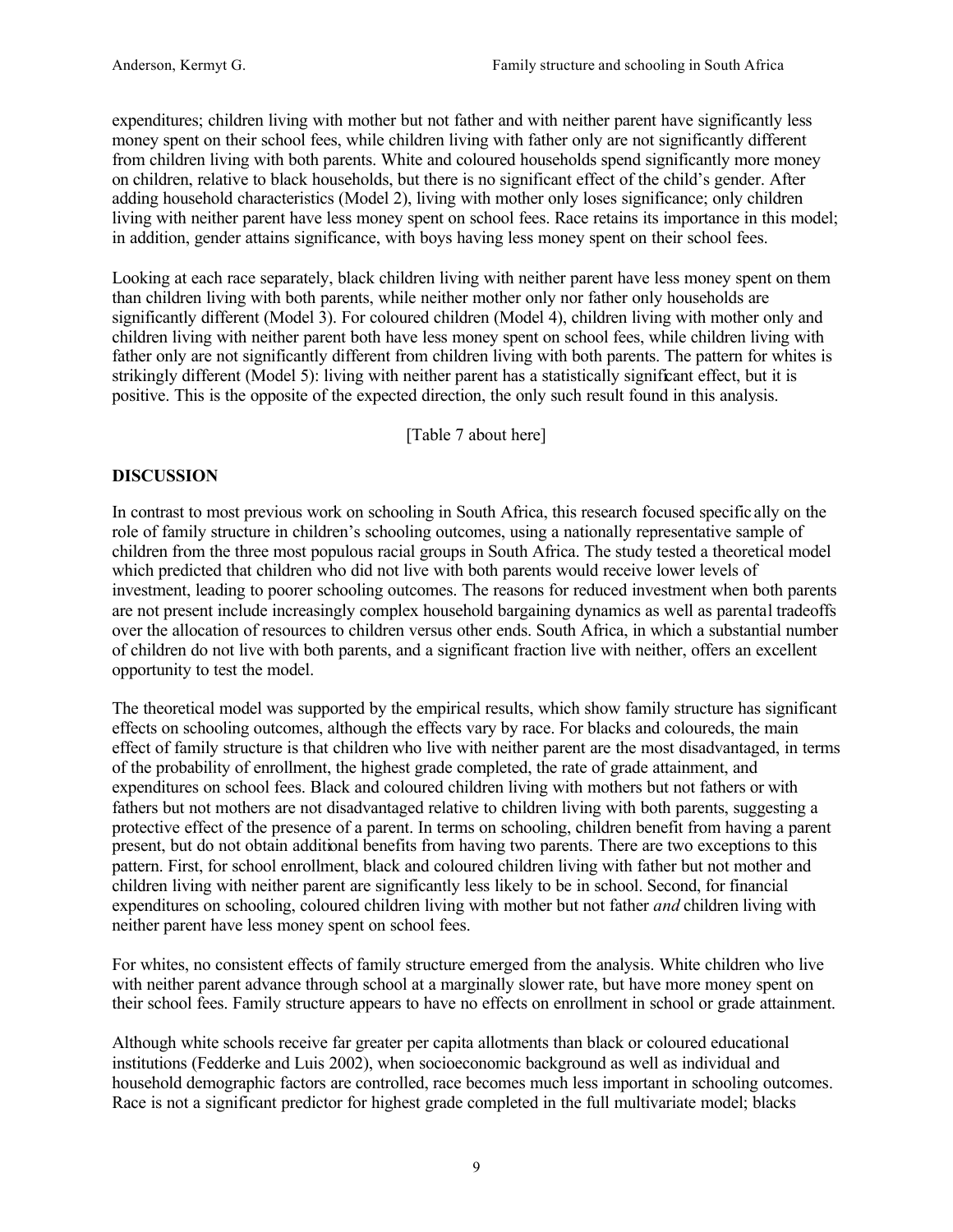complete fewer grades than whites, but this gap disappears when income, household size, and family structure are controlled. When background factors are controlled, the racial pattern for enrollment in school and rate of advancement through school actually reverses itself: whites and coloureds are less likely to be enrolled in school than blacks, while whites advance through school at a slightly slower rate (and coloureds are not significantly different from blacks). Race is still an important factor for expenditures on school fees; blacks spend significantly less on children's school fees than whites or coloureds. These results suggest that a significant proportion of the observed racial gap in schooling outcomes is due to differential socioeconomic and demographic factors between racial groups in South Africa.

A few limitations of the dataset and of the analysis must be addressed. The current analysis focuses exclusively on family structure in terms of the presence or absence of parents. The presence of other family members is controlled for indirectly in the analysis through household size and age composition variables, because larger households (and households containing more adults) are likely to contain more distant kin. Other researchers have shown that the presence of other family members, especially grandparents, can have positive impacts on children's wellbeing (Case and Deaton 1998, Duflo 2000) and on investments in children (Anderson 2003).

The dataset is cross-sectional, meaning we have observations for family type and schooling outcomes only for the time of the survey (October 1995). Caution must be used when ascribing causal relationships with cross-sectional data. Additionally, censoring is an important issue. Many of the key variables used in the analysis (including family structure and schooling outcomes) are likely to vary over time, and would ideally be investigated using discrete event history analysis. Because the acquisition of human capital is a cumulative process, it would be desirable to examine how events at a certain age (such as investment received and schooling outcomes) influence outcomes in subsequent years. Unfortunately the OHS, like other national South African surveys, contains no retrospective data on children's educational backgrounds, family structure or investment received.

The analysis of schooling outcomes by family structure presented in this paper is likely to underestimate the effects of living with neither parent, or with single parents, because of self-selection effects. Children are not randomly assigned to different households; they may be sent to live with neither parent if their situation there (in terms of financial resources, proximity of decent schooling, etc.) is likely to be as good or better than living with one or both parents. It would be desirable to know why children are not living with their parents, as well as additional details on nonresident parents such as whether or not the parent has remarried, his or her education, employment status, income, etc. Unfortunately these data are not available in the OHS.

Future research and data collection projects will hopefully be able to analyze the relationships examined in this paper in more detail. Direct measures of school quality (such as student/teacher ratio, availability of textbooks and other resources, etc.) would greatly assist analysis of the role of school choice in human capital production. Additionally, it would be desirable to have information on whether the children are receiving any financial aid to attend school. More detailed information on non-resident parents would allow us to examine the tradeoffs parents make between seeking employment and direct investment in children, as well as richer explorations of the intergenerational transfer of educational inequality. Lastly, more detailed measures of investment in children, such as time involvement and expenditures on items besides schooling, would provide a fuller picture of how adults contribute to the growth and human capital acquisition of children. Taken together, these steps will increase our understanding of the educational disparity by race in South Africa, with important long-term impacts on overall racial inequality in South Africa.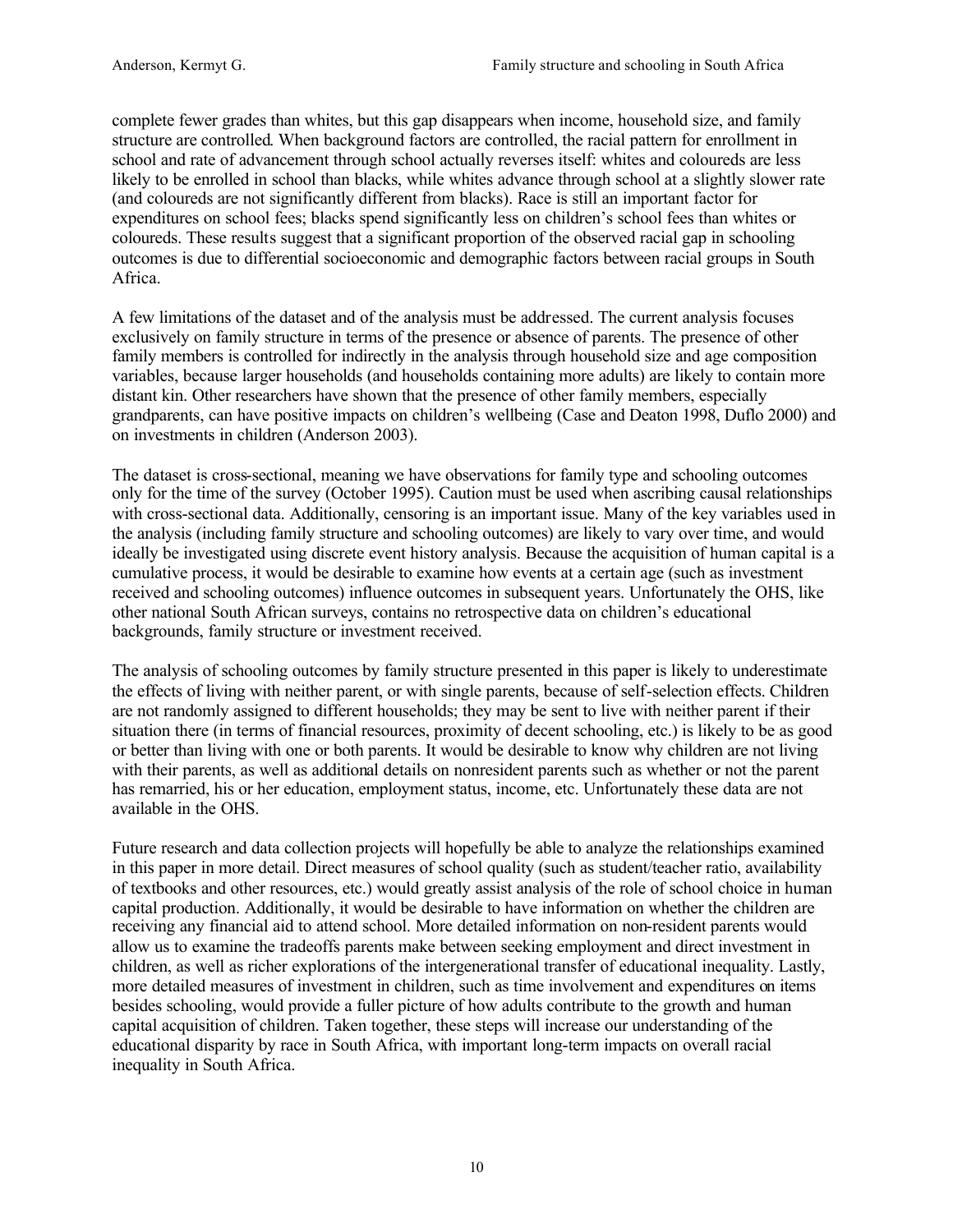#### **ENDNOTES**

1. Apartheid laws were largely abolished by 1990, and democratic non-racial elections were held in 1994 and 1999. From 1990 until 1994, South Africa was ruled by an interim government, composed of members of the old government and members of formerly banned opposition parties, most notably the African National Congress, which was the primary winner in the subsequent national elections.

2. In Uganda, the national cancellation of school fees for primary schooling led to a dramatic increase in school enrollment, suggesting the cost of school fees had been an important impediment to enrollment among the poor (Deininger 2003).

3. The ages six through nineteen were chosen because those are the main years of primary and secondary school enrollment. The sample is restricted to persons who have not completed secondary school because only they are at risk of enrollment in primary or secondary school, one of the main dependent variables to be analyzed.

4. Only 543 (3.2%) of the sampled children were Indian. Of these, 449 lived with both parents, 53 lived with mother only, 7 with father only, and 34 with neither parent.

5. The OHS measures completed schooling in terms of standards, which were converted to grades to make the results more accessible to an international audience. (Standard  $10 =$  grade 12, Standard  $9 =$ grade 11, etc.) The OHS collapses the lowest three levels (Sub-A, Sub-B, and Standard 1, equivalent to grades one through three) into a single schooling level, which is treated as grade 2 in the current analysis.

6. Over 62% of children in the sample are enrolled in school at age six. At age seven, enrollment increases to 92%, and remains over 90% for all races through age 16.

7. The OHS defines a household member as "a person who normally resides at least 4 nights a week in this household." Parents who are not household members are counted as not present; it is not necessarily clear if their absence is due to migration, divorce, death, or other reasons.

8. Because no whites in the sample live in shacks, this variable is omitted from multivariate analysis using the white subsample.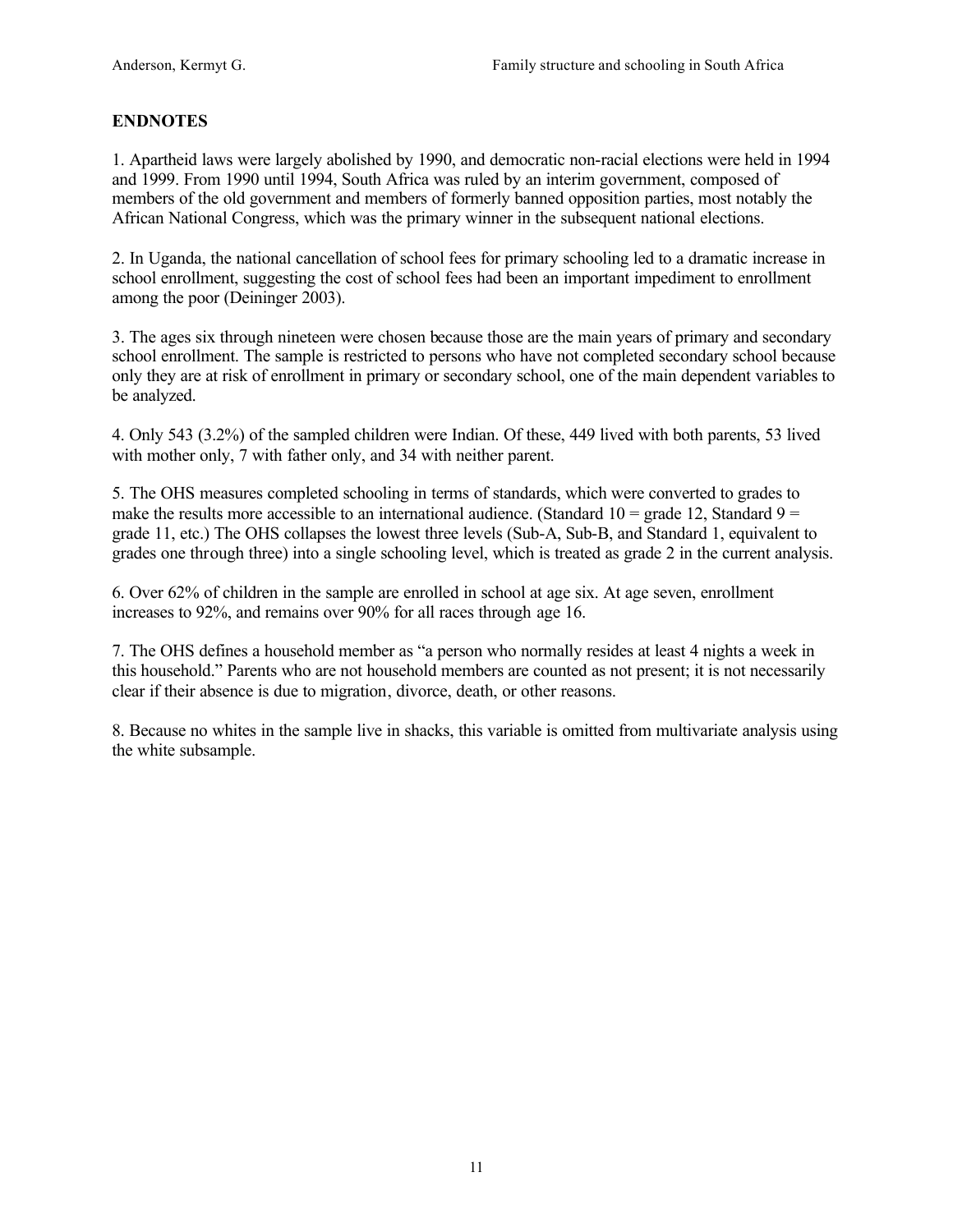#### **REFERENCES**

- Alderman, H., P. Chiappori, L. Haddad, J. Hoddinott and R. Kanbur. 1995. "Unitary Versus Collective Models of the Household: Is it Time to Shift the Burden of Proof?" *World Bank Research Observer* 10: 1-19.
- Amato, P.R. 1987. "Family Processes in One-Parent, Stepparent, and Intact Families: The Child's Point of View." *Journal of Marriage and the Family* 49: 327-337.
- Anderson, K.G. 2000. "The Life Histories of American Stepfathers in Evolutionary Perspective." *Human Nature* 11(4): 307-333.
- Anderson, K.G., A. Case and D. Lam. 2001. "Causes and Consequences of Schooling Outcomes in South Africa: Evidence from Survey Data." *Social Dynamics* 27(1): 37-59.
- Anderson, K.G., H. Kaplan and D. Lam. 2003. "Grade Repetition, Schooling Attainment, and Family Background in South Africa." Manuscript. Department of Anthropology, University of Oklahoma.
- Anderson, K.G., H. Kaplan, D. Lam and J.B. Lancaster. 1999a. "Paternal Care by Genetic Fathers and Stepfathers II: Reports by Xhosa High School Students." *Evolution and Human Behavior* 20: 433-451.
- Anderson, K.G., H. Kaplan and J.B. Lancaster. 1999b. "Paternal Care by Genetic Fathers and Stepfathers I: Reports from Albuquerque Men." *Evolution and Human Behavior* 20: 405-431.
- Anderson, K.G. and D. Lam. 2003. "Dynamics of Family Structure and Progress Through School in South Africa: Evidence from Retrospective Histories." Paper presented at the Population Association of America annual meeting, Minneapolis, MN.
- Becker, G.S. 1991. *A Treatise on the Family* (Enlarged edition). Cambridge, MA: Harvard University Press.
- Bereczkei, T. and A. Csanaky. 1996. "Evolutionary Pathway of Child Development: Lifestyles of Adolescents and Adults From Father-Absent Families." *Human Nature* 7: 257-280.
- Bergstrom, T. 1996. "Economics in a Family Way." *Journal of Economic Literature* 34: 1903-1935.
- Bertrand, M., D. Mill and S. Mullainathan. 2000. "Public Policy and Extended Families: Evidence From South Africa." NBER Working Paper 7594.
- Biblarz, T.J. and A.E. Raftery. 1999. "Family Structure, Educational Attainment, and Socioeconomic Success: Rethinking the 'Pathology of Matriarchy.'" *American Journal of Sociology* 105: 321- 365.
- Bock, J. 1999. "Evolutionary Approaches to Population: Implications for Policy and Research." *Population and Environment* 21: 193-222.
- —. 2002. "Evolutionary Demography and Intrahousehold Time Allocation: Schooling and Children's Labor Among the Okavango Delta Peoples of Botswana." *American Journal of Human Biology* 14: 206-221.
- Boggess, S. 1998. "Family Structure, Economic Status, and Educational Attainment." *Journal of Population Economics* 11: 205-222.
- Burgard, S. 2002. "Does Race Matter? Children's Height in Brazil and South Africa." *Demography* 39 (4): 763-790.
- Burman, S. 1986. "The Contexts of Childhood in South Africa: An introduction." In *Growing Up in a Divided Society: The Contexts of Childhood in South Africa*. S. Burman and P. Reynolds, eds., pp. 1-15. Johannesburg: Ravan Press.
- —. 1992. "The Category of the Illegitimate in South Africa." In *Questionable Issue: Illegitimacy in South Africa*, S. Burman and E. Preston-Whyte, eds., pp. 21-35. Cape Town: Oxford University Press.
- Burman, S. and R. Fuchs. 1986. "When Families Split: Custody on Divorce in South Africa." In *Growing Up in a Divided Society: The Contexts of Childhood in South Africa*. S. Burman and P. Reynolds, eds., pp. 115-138. Johannesburg: Ravan Press.
- Burman, S. and P. van der Spuy. 1996. "The Illegitimate and the Illegal in a South African City: The Effects of Apartheid on Births out of Wedlock." *Journal of Social History* 29: 613-635.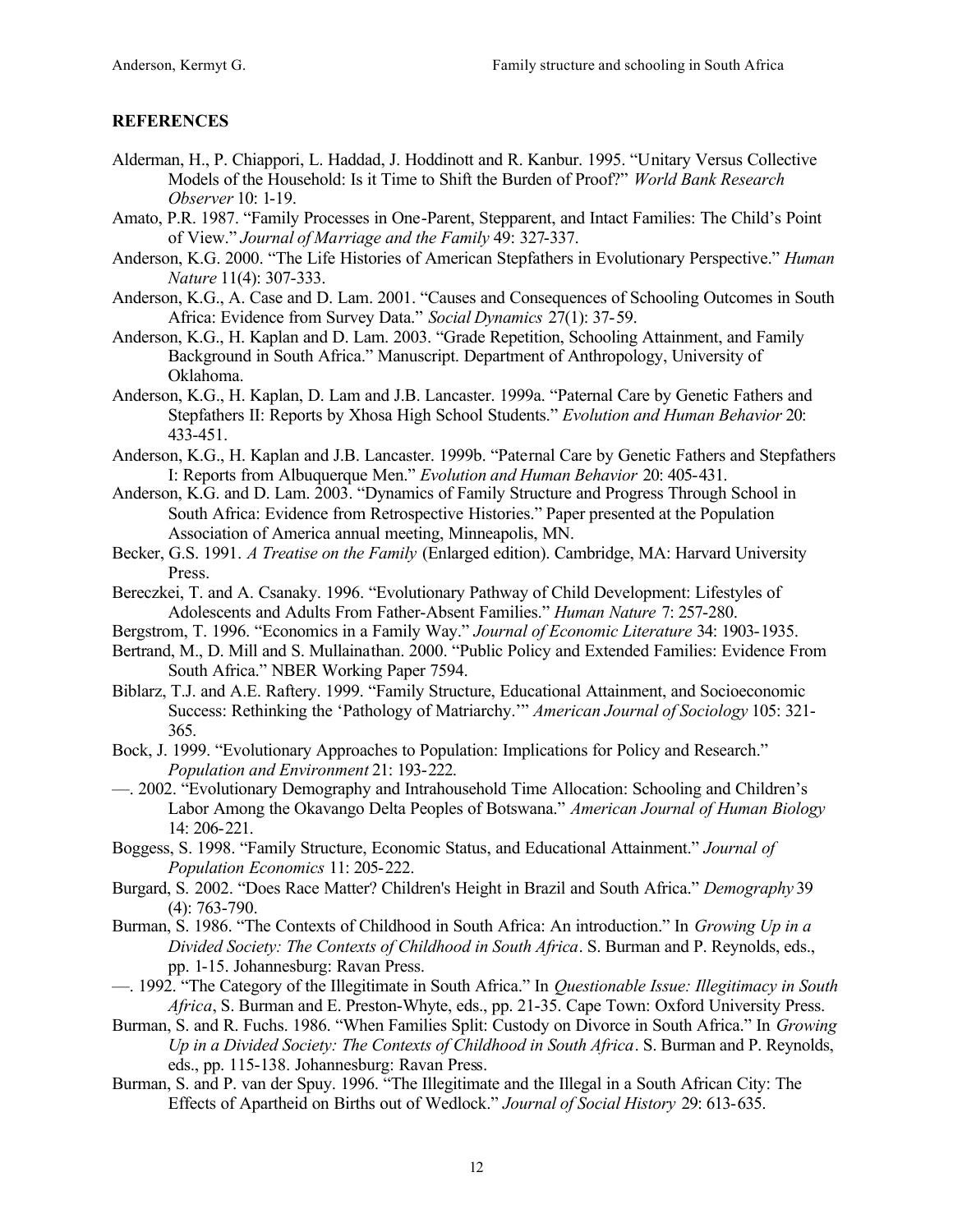- Case, A. and A. Deaton. 1998. "Large Cash Transfers to the Elderly in South Africa." *Economic Journal* 108: 1330-1361.
- —. 1999. "School Inputs and Educational Outcomes in South Africa." *Quarterly Journal of Economics* 114: 1047-1084.
- Case, A., I. Lin and S. McLanahan. 2001. "Educational attainment of siblings in stepfamilies." *Evolution and Human Behavior* 22: 269-289.
- Case, A., C. Paxson and J. Ableidinger. 2003. "The Education of African Orphans." Manuscript, Princeton University.
- Case, A. and M. Yogo. 1999. "Does School Quality Matter? Returns to Education and the Characteristics of Schools in South Africa." NBER Paper 7399, October 1999.
- Chase, I. D. 1980. "Cooperative and Noncooperative Behavior in Animals." *American Naturalist* 115: 827-857.
- Cherian, V.I. 1989. "Academic Achievement of Children of Divorced Parents." *Psychological Reports* 64: 355-358.
- —. 1994. "Relationship Between Parental Aspiration and Academic Achievement of Xhosa Children From Broken and Intact Families." *Psychological Reports* 74: 835-840.
- Cherian, V.I. and M.C. Malehase. 1998. "Relationship Between Family Income and Achievement in English of Children From Single - and Two-Parent Families." *Psychological Reports* 83: 431-434.
- Cherlin, A.J., F.F. Furstenberg, P.L. Chase-Lansdale, K.E. Kiernan, P.K. Robbins, D.R. Morrison and J.O. Teitler. 1991. "Longitudinal Studies of Effects of Divorce on Children in Great Britain and the United States." *Science* 252: 1386-1389.
- Chimere-Dan, O. 1993. "Population Policy in South Africa." *Studies in Family Planning* 24: 31-39.
- —. 1997. "Recent Fertility Patterns and Popula tion Policy in South Africa." *Development Southern Africa* 14: 1-19.
- Clark, B. and B. van Heerden. 1992. "The Legal Position of Children Born out of Wedlock." In *Questionable Issue: Illegitimacy in South Africa*, S. Burman and E. Preston-Whyte, eds., pp. 36- 63. Cape Town: Oxford University Press.
- Cooksey, E.C. and M.M. Fondell. 1996. "Spending Time with his kids: Effects of Family Structure on Fathers' and Children's Lives." *Journal of Marriage and the Family* 58: 693-707.
- Cock, J., E. Emdon and B. Klugman. 1986. "The Care of the Apartheid Child: An Urban African Study." In *Growing Up in a Divided Society: The Contexts of Childhood in South Africa*. S. Burman and P. Reynolds, eds., pp. 66-92. Johannesburg: Ravan Press.
- Crouch, L. and T. Mabogoane. 2001. "No Magic Bullets, Just Tracer Bullets: The Role of Learning Resources, Social Advantage and Education Management in Improving the Performance of South African Schools." *Social Dynamics* 27: 60-78.
- Deininger, K. 2003. "Does Cost of Schooling Affect Enrollment by the Poor? Universal Primary Education in Uganda." *Economics of Education Review* 22: 291-305.
- DeLeire, T. and A. Kalil. 2002. "Single -parent Multigenerational Family Structure and Adolescent Adjustment." *Demography* 39: 393-413.
- Downey, D.B. 1995. "Understanding Academic Achievement Among Children in Stephouseholds: The Role of Parental Resources, Sex of Stepparent, and Sex of Child." *Social Forces* 73: 875-894.
- Duflo, E. 2000. "Grandmothers and Granddaughters: Old Age Pensions and Intra-Household Allocation in South Africa." Working Paper 8061, National Bureau of Economic Research.
- Ermisch, J.F. and M. Francesconi. 2001. "Family Structure and Children's Achievements." *Journal of Population Economics* 14: 249-270.
- Fedderke, J.W. and J.M. Luiz. 2002. "Production of Educational Output: Time-series Evidence From Socioeconomically Heterogeneous Populations—The Case of South Africa, 1927-1993." *Economic Development and Cultural Change* 51: 161-187.
- Flinn, M.V. 1988. "Step- and Genetic Parent/Offspring Relationships in a Caribbean Village." *Ethology and Sociobiology* 9:335-369.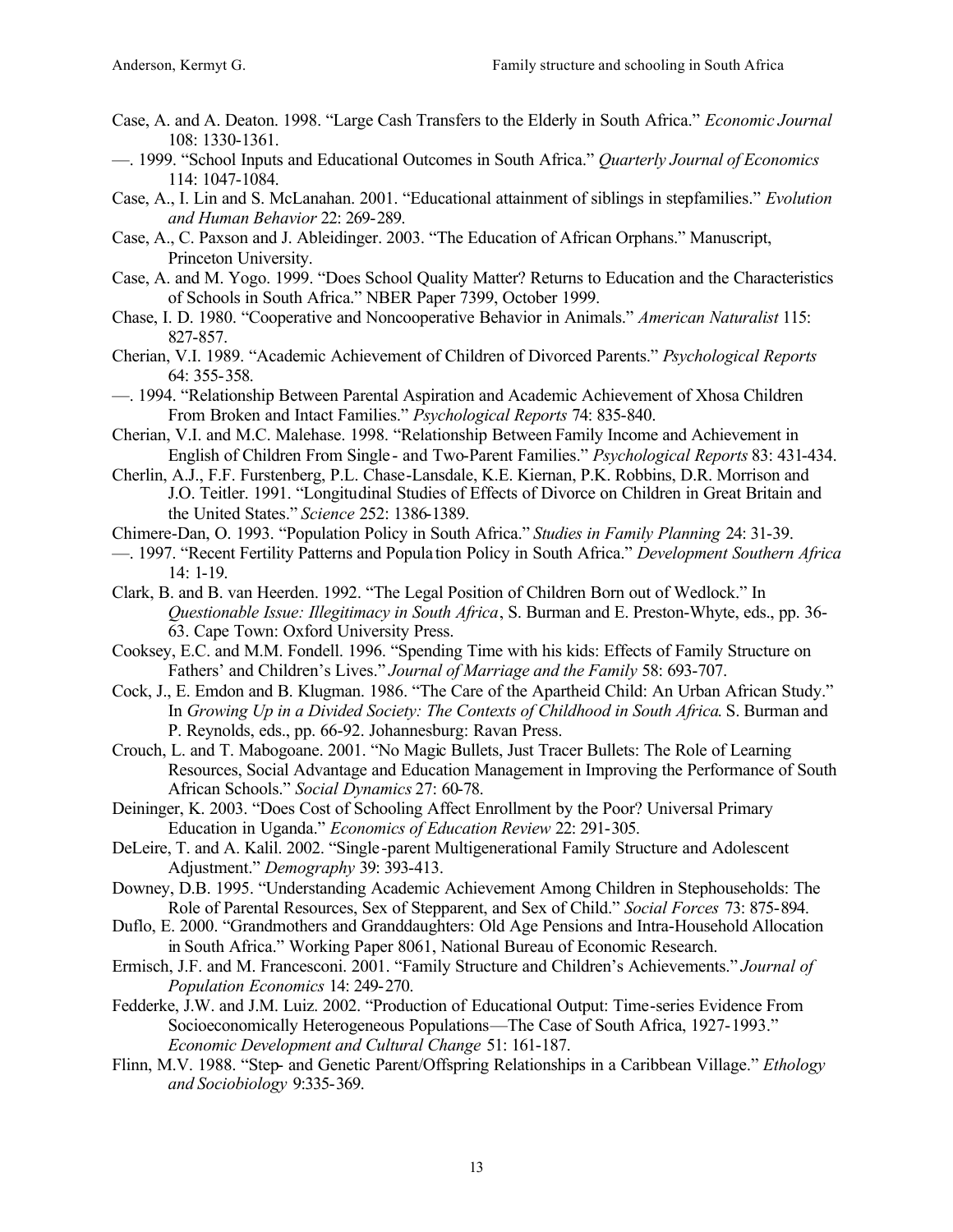- Fuller, B. and X. Liang. 1999. "Which Girls Stay in School? The Influence of Family Economy, Social Demands, and Ethnicity in South Africa." In *Critical Perspectives on Schooling and Fertility in the Developing World*. C.H. Bledsoe, J.B. Casterline, J.A. Johnson-Kuhn and J.G. Haaga, eds., pp. 181-215. Washington, D.C.: National Academy Press.
- Gordon, R.J. and A.D. Spiegel. 1993. "Southern Africa Revisited." *Annual Review of Anthropology* 22: 83-105.
- Hamilton, W.D. 1964. "The Genetical Evolution of Social Behavior, I and II." *Journal of Theoretical Biology* 7: 1-52.
- Haveman, R. and B. Wolfe. 1995. "The Determinants of Children's Attainments: A Review of Methods and Findings." *Journal of Economic Literature* 23: 1829-1878.
- Hirschowitz, R. 1997. *Earning and Spending in South Africa: Selected Findings From the 1995 Income and Expenditure Survey*. Central Statistics: Pretoria.
- Hofferth, S.L. and K.G. Anderson. 2003. "Are All Dads Equal? Biology vs. Marriage as Basis for Paternal Investment in Children." *Journal of Marriage and Family* 65: 213-232.
- Jensen, P. and H.S. Nielsen. 1997. "Child Labour or School Attendance? Evidence From Zambia." *Journal of Population Economics* 10: 407-424.
- Jimerson, S.R., G.E. Anderson and A.D. Whipple. 2002. "Winning the Battle and Losing the War: Examining the Relation Between Grade Retention and Dropping out of High School." *Psychology in the School* 39: 441-457.
- Jones, S. 1993. *Assaulting Childhood: Children's Experiences of Migrancy and Hostel Life in South Africa.* Johannesburg: Witwatersrand University Press.
- —. 1998. "Enacted Marriages and Fatherhood Without Jural Paternity: Signs of Bilateral Kinship Among Xhosa in an Eastern Cape Township." Paper presented at the annual meeting of the Association for Anthropology in Southern Africa, University of Stellenbosch, South Africa.
- Kalmijn, M. 1999. "Father Involvement in Childrearing and the Perceived Stability of Marriage." *Journal of Marriage and the Family* 61: 409-421.
- Kaplan, H. 1996. "A Theory of Fertility and Parental Investment in Traditional and Modern Human Societies." *Yearbook of Physical Anthropology* 39: 91-135.
- Kingdon, G. and J. Knight. 2001. "What Have we Learnt About Unemployment From Microdatasets in South Africa?" *Social Dynamics* 27 (1): 79-95.
- Klasen, S. 1997. "Poverty, Inequality and Deprivation in South Africa: An Analysis of the 1993 SALDRU survey." *Social Indicators Research* 41: 51-95.
- Lam, D. 1999. "Generating Extreme Inequality: Schooling, Earnings, and Intergenerational Transmission of Human Capital in South Africa and Brazil." PSC Research Report No. 99-439. Population Studied Center, University of Michigan.
- Leibbrandt, M., C. Woolard and I. Woolard. 2000. "The Contribution of Income Components to Income Inequality in the Rural Former Homelands of South Africa: A Decomposable Gini Analysis." *Journal of African Economies* 9: 79-99.
- Lloyd, C., C. Kaufman and P. Hewett. 2000. "The Spread of Primary Schooling in Sub-Saharan Africa: Implications for Fertility Change." *Population and Development Review* 26: 483-515.
- Low, B.S. 1978. "Environmental Uncertainty and the Parental Strategies of Marsupials and Placentals." *American Naturalist* 112: 197-213.
- Low, B.S. and A.L. Clarke. 1992. "Resources and the Life Course: Patterns Through the Demographic Transition." *Ethology and Sociobiology* 13: 463-494.
- Maitra, P. and R. Ray. 2003. "The Effects of Transfers on Household Expenditure Patterns and Poverty in South Africa." *Journal of Development Economics* 71: 23-49.
- Manser, M. and M. Brown. 1980. "Marriage and Household Decision-Making: A Bargaining Analysis." *International Economic Review* 21: 31-44.
- Marlowe, F. 999. "Showoffs or Providers? The Parenting Effort of Hadza men." *Evolution and Human Behavior* 20: 391-404.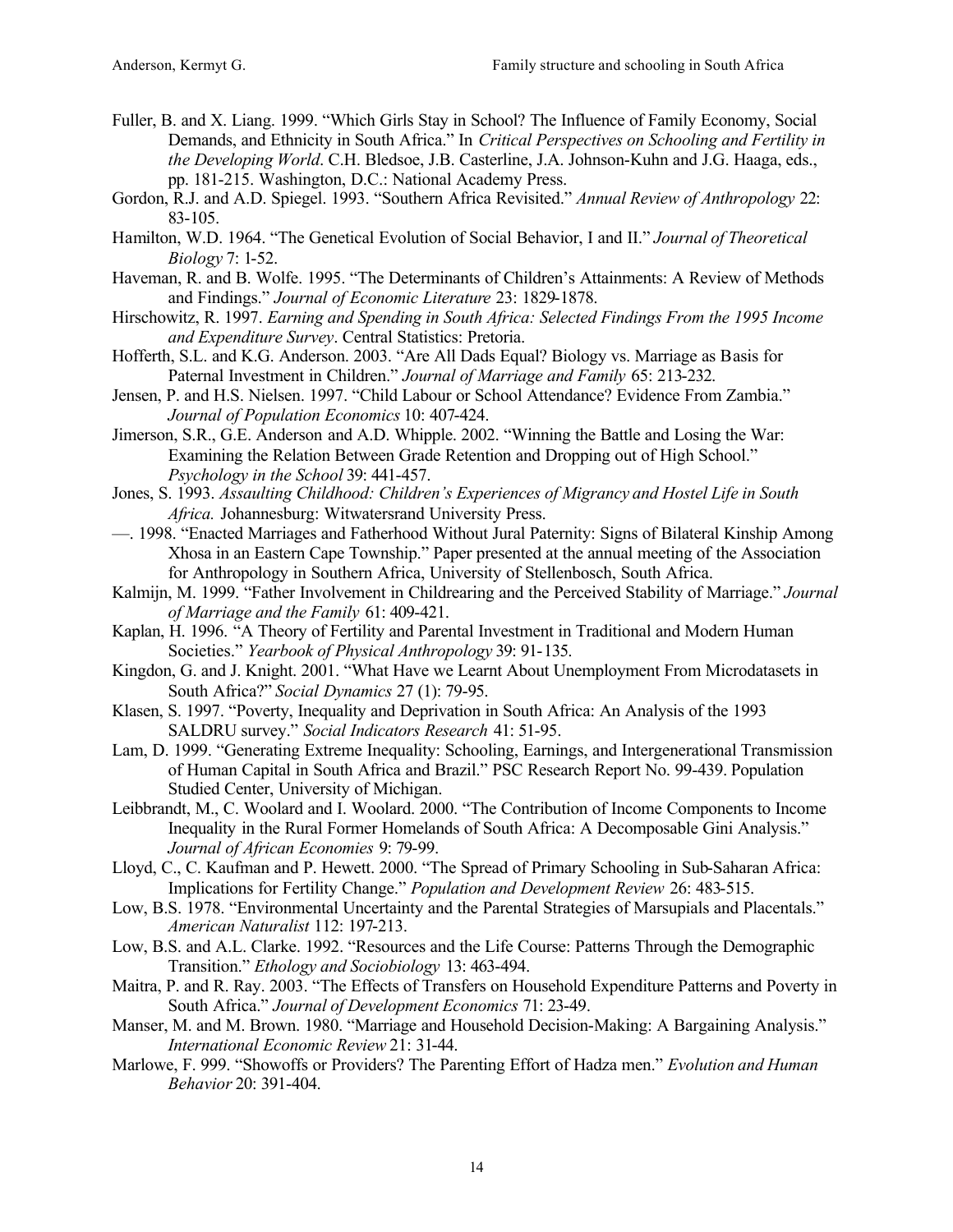- Marsiglio, W. 1991. "Paternal Engagement Activities With Minor Children." *Journal of Marriage and the Family* 53: 973-986.
- Mboya, M.M. and R.I. Nesengani. 1999. "Migrant Labor in South Africa: A Comparative Analysis of the Academic Achievement of Father-Present and Father-Absent Adolescents." *Adolescence* 34: 763- 767.
- McElroy, M.B. and M.J. Horney. 1981. "Nash-Bargained Household Decisions: Toward a Generalization of the Theory of Demand." *International Economic Review* 22: 333-349.
- McLanahan, S. and G. Sandefur. 1994. *Growing Up with a Single Parent: What Hurts, What Helps*. Cambridge, MA: Harvard University.
- Moll, P.G. 1998. "Primary Schooling, Cognitive Skills and Wages in South Africa." *Economica* 65: 263- 284.
- Mwabu, G. and T.P. Schultz. 1996. "Education Returns Across Quantiles of the Wage Function: Alternative Explanations for Returns to Education by Race in South Africa." *American Economic Review* 86: 335-339.
- Niehaus, I.A. 1994. "Disharmonious Spouses and Harmonious Siblings: Conceptualising Household Formation Among Urban Residents in Qwaqwa." *African Studies* 53: 115-135.
- Preston-Whyte, E. 1993. "Women who are not Married: Fertility, 'Illegitimacy', and the Nature of Households and Domestic Groups Among Single African Women in Durban." *South African Journal of Sociology* 24(3): 52-60.
- Pong, S. 1998. "The School Compositional Effect of Single Parenthood on 10th-Grade Achievement." *Sociology of Education* 71: 24-43.
- Pong, S., J. Dronkers and G. Hampden-Thompson. 2002. "Family Policies and Academic Achievement by Young Children in Single-Parent Families: An International Comparison." Population Research Institute Working Paper 02-03, Pennsylvania State University.
- Posel, D. 2001. "How do Households Work? Migration, the Household and Remittance Behaviour in South Africa." *Social Dynamics* 27: 165-189.
- Preston-Whyte, E. 1993. "Women Who Are Not Married: Fertility, 'Illegitimacy', and the Nature of Households and Domestic Groups Among Single African Women in Durban." *South African Journal of Sociology* 24(3): 52-60.
- Psacharopoulos, G. 1997. "Child Labor Versus Educational Attainment: Some Evidence From Latin America." *Journal of Population Economics* 10: 377-386.
- Reynolds, P. 1984. "Men Without Children." *Second Carnegie Inquiry Into Poverty and Development in Southern Africa*, conference paper no. 5 (SALDRU, University of Cape Town, Cape Town).
- —. 1989. *Childhood in Crossroads: Cognition and Society in South Africa*. Grand Rapids: Wm. B. Eerdmans.
- Russell, M. 2002. "Are Urban Black Families Nuclear? A Comparative Study of Black and White South African Family Norms." Centre for Social Science Research Working Paper No. 17, University of Cape Town.
- Simkins, C. and T. Dlamini. 1992. "The Problem of Supporting Poor Children in South Africa." In *Questionable Issue: Illegitimacy in South Africa*, S. Burman and E. Preston-Whyte, eds., pp. 64- 76. Cape Town: Oxford University Press.
- Siqwana-Ndulo, N. 1998. "Rural African Family Structure in the Eastern Cape Province, South Africa." *Journal of Comparative Family Studies* 29: 407-417.
- Spiegal, A., V. Watson and P. Wilkinson. 1996. "Domestic Diversity and Fluidity Among Some African Households in Greater Cape Town." *Social Dynamics* 22: 7 - 30.
- Thomas, D. 1996. "Education Across Generations in South Africa." *American Economic Review* 86: 330- 334.
- —. 1999. "Fertility, Education, and Resources in South Africa." In *Critical Perspectives on Schooling and Fertility in the Developing World*. C.H. Bledsoe, J.B. Casterline, J.A. Johnson-Kuhn and J.G. Haaga, eds., pp. 138-180. Washington, D.C.: National Academy Press.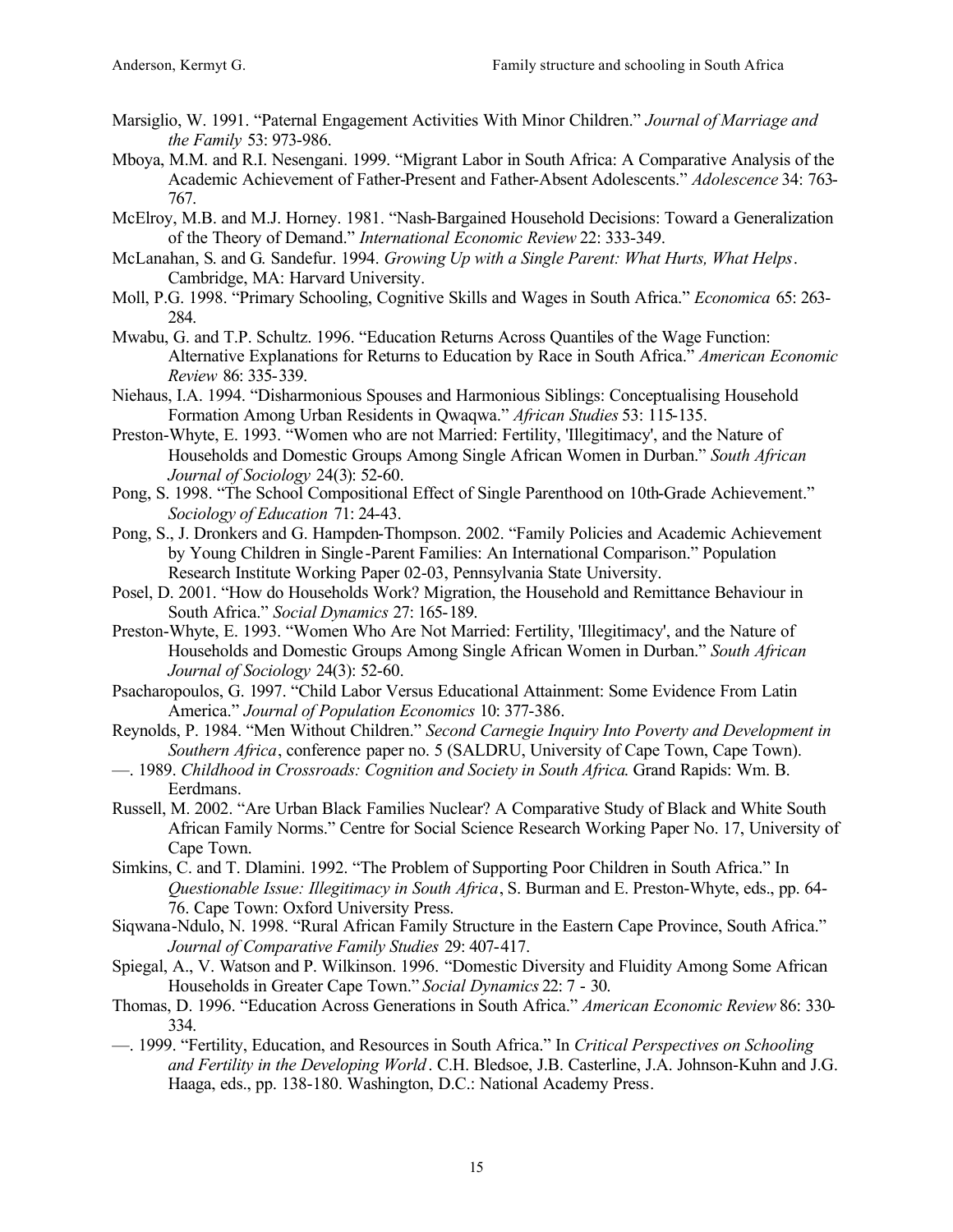- Trivers, R.L. 1972. "Parental Investment and Sexual Selection." In *Sexual Selection and the Descent of Man 1871-1971*, B. Campbell, ed., pp. 136-179. Chicago: Aldine.
- van der Berg, S. 2001. "Redistribution Through the Budget: Public Expenditure Incidence in South Africa, 1993-1997." *Social Dynamics* 27 (1): 140-164.
- Van der Vliet, V. 1991. "Traditional Husbands, Modern Wives? Constructing Marriages in a South African Township." *African Studies* 50: 219-241.
- Weiss, Y. and R.J. Willis. 1985. "Children as Colle ctive Goods and Divorce Settlements." *Journal of Labor Economics* 3: 268-292.
- —. 1993. "Transfers Among Divorced Couples: Evidence and Interpretation." *Journal of Labor Economics* 11: 629-679.
- Wossmann, L. 2003. "Schooling Resources, Educational Institutions, and Student Performance: The International Evidence." *Oxford Bulletin of Economics and Statistics* 65: 117-170.
- Younge, A. 1982. "Housing Policy and Housing Shortage in Cape Town: 1942-1980." *Africa Perspective*  21: 9-28.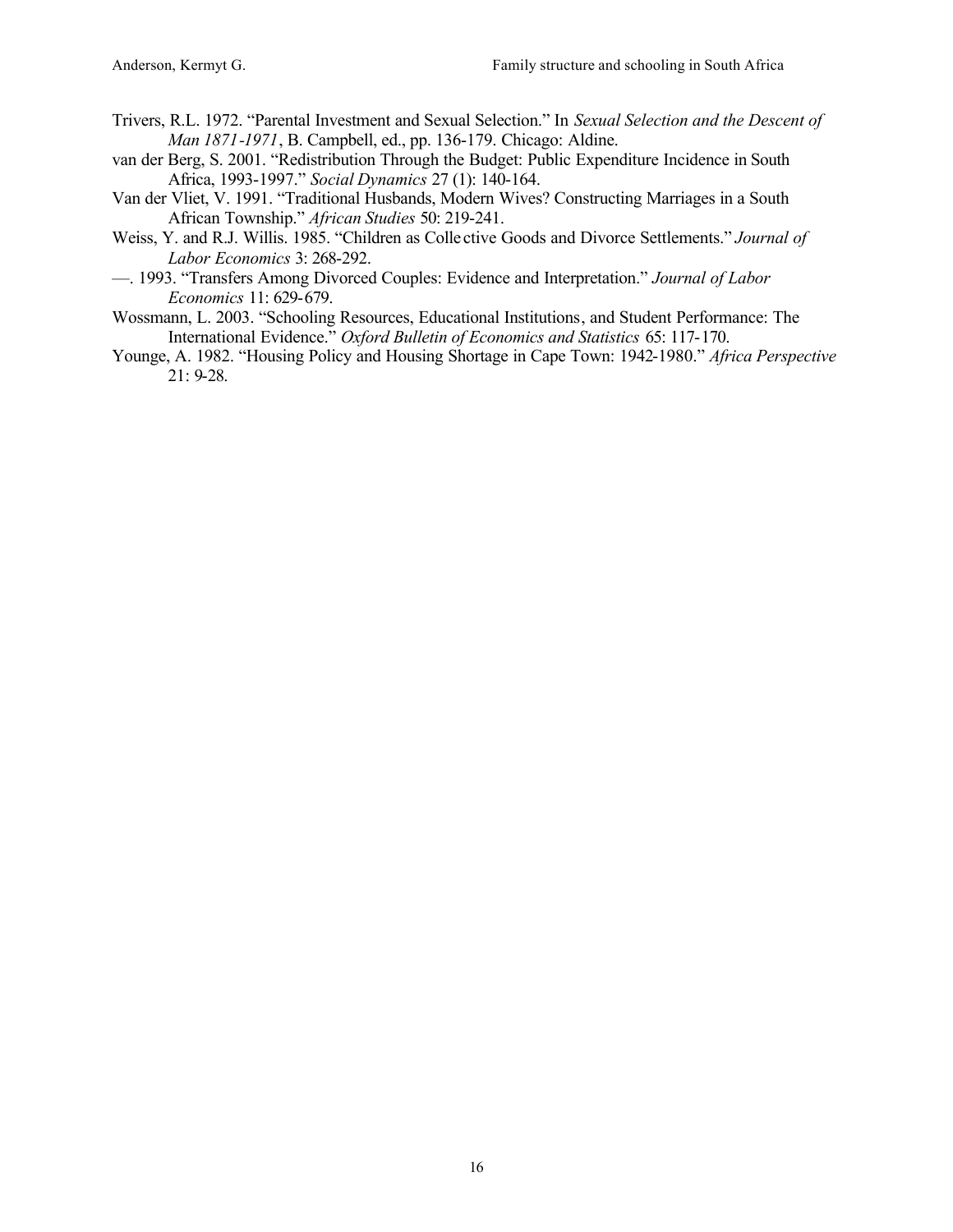|                | Table 1. Onweighted sample size, by family structure and face |                     |                    |        |
|----------------|---------------------------------------------------------------|---------------------|--------------------|--------|
|                | <b>Black</b>                                                  | Coloured            | White              | Total  |
| Both parents   | 5,493 (44.9%)                                                 | $1,412$ $(58.6\%)$  | $1,427$ $(83.6\%)$ | 8,332  |
| Mother only    | 3,873 (31.7%)                                                 | 563 (23.4%)         | 147 $(8.6\%)$      | 4,583  |
| Father only    | 331(2.7%)                                                     | 52 $(2.2\%)$        | 36 $(2.1\%)$       | 419    |
| Neither parent | 2,526 (20.7%)                                                 | 381 (15.8%)         | $97(5.7\%)$        | 3,004  |
| Total          | $12,223$ $(100.0\%)$                                          | $2,408$ $(100.0\%)$ | 1,707 (100.0%)     | 16,338 |

Table 1. Unweighted sample size, by family structure and race

Note: percentages add within columns.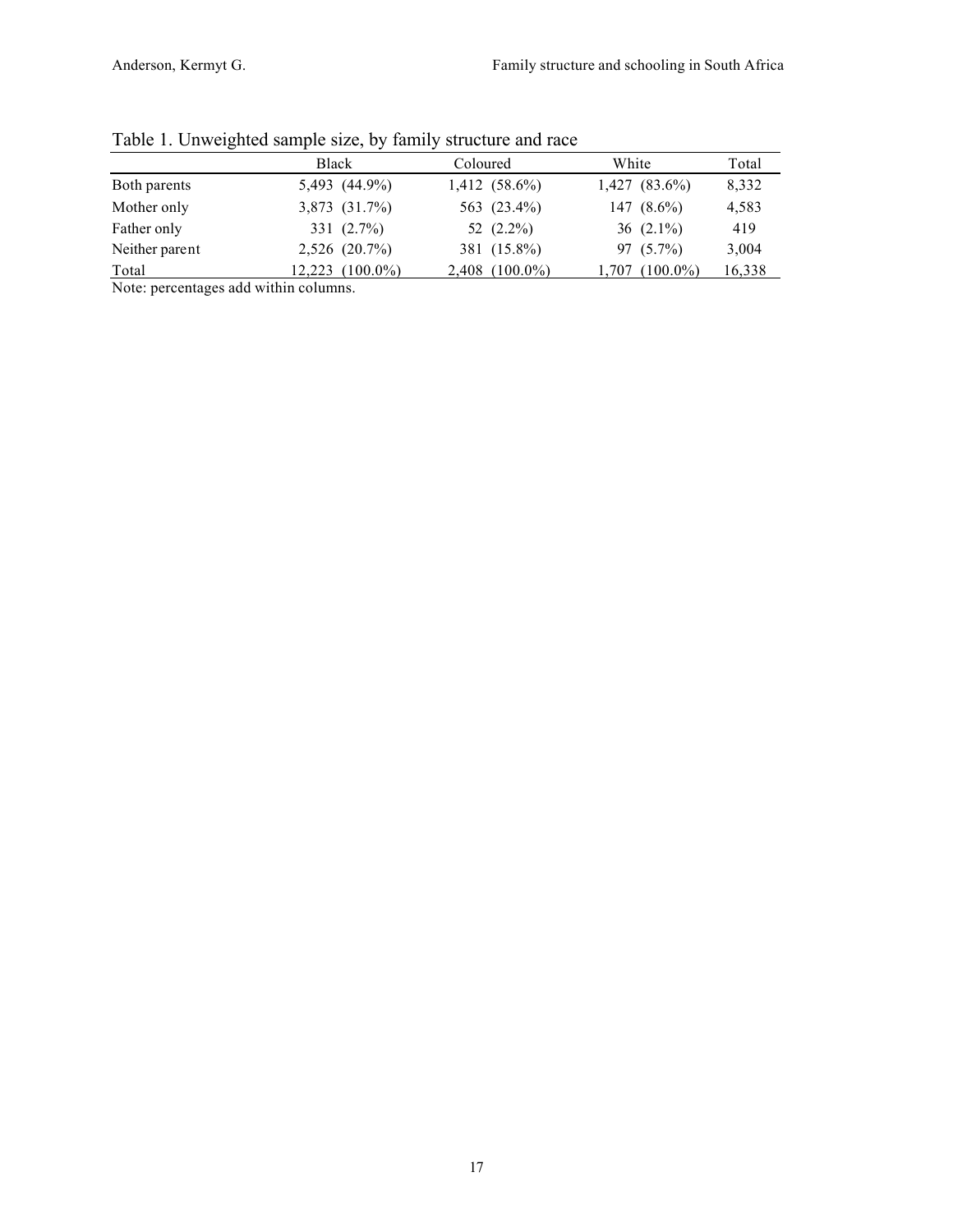| Table 2. Summary statistics for variables in the sample, by race |  |  |  |  |  |  |  |  |  |
|------------------------------------------------------------------|--|--|--|--|--|--|--|--|--|
|------------------------------------------------------------------|--|--|--|--|--|--|--|--|--|

|                                                      | <b>Black</b> | Coloured | White   | $\mathbf F$ |
|------------------------------------------------------|--------------|----------|---------|-------------|
| Family structure                                     |              |          |         |             |
| Lives with both parents                              | 0.458        | 0.604    | 0.830   | 389.83***   |
| Lives with mother only                               | 0.318        | 0.238    | 0.095   | 221.23***   |
| Lives with father only                               | 0.026        | 0.019    | 0.024   | 2.08        |
| Lives with neither parent                            | 0.198        | 0.139    | 0.052   | $142.10***$ |
| Age                                                  | 12.108       | 12.089   | 12.000  | 0.40        |
|                                                      | (0.040)      | (0.099)  | (0.114) |             |
| Male                                                 | 0.501        | 0.502    | 0.518   | 0.65        |
| Number in household ages 0-5                         | 0.778        | 0.609    | 0.271   | 334.09***   |
|                                                      | (0.011)      | (0.018)  | (0.016) |             |
| Number in household ages 6-12                        | 1.286        | 1.137    | 0.960   | 73.25***    |
|                                                      | (0.012)      | (0.023)  | (0.026) |             |
| Number in household ages 13-19                       | 1.166        | 0.980    | 0.856   | 76.87***    |
|                                                      | (0.011)      | (0.022)  | (0.026) |             |
| Number in household ages 20-60                       | 2.436        | 2.505    | 2.027   | 163.96***   |
|                                                      | (0.018)      | (0.036)  | (0.017) |             |
| Number in household ages 61 and older                | 0.342        | 0.258    | 0.085   | 248.92***   |
|                                                      | (0.007)      | (0.014)  | (0.009) |             |
| Lives in rural area                                  | 0.673        | 0.168    | 0.066   | 943.18***   |
| Lives in shack/informal housing                      | 0.359        | 0.044    | 0.000   | 743.75***   |
| Anyone in household completed high school            | 0.310        | 0.291    | 0.819   | 578.87***   |
| Log of household income                              | 9.591        | 10.042   | 11.468  | 1681.25***  |
|                                                      | (0.017)      | (0.030)  | (0.027) |             |
| Highest grade completed                              | 4.861        | 5.046    | 5.633   | 25.08***    |
|                                                      | (0.037)      | (0.086)  | (0.104) |             |
| Ego is enrolled in school                            | 0.902        | 0.862    | 0.936   | $21.17***$  |
| Grades per year completed since age six <sup>a</sup> | 0.781        | 0.816    | 0.911   | 132.43***   |
|                                                      | (0.004)      | (0.007)  | (0.007) |             |
| Log of school fees, if enrolled <sup>b</sup>         | 3.14         | 3.65     | 6.66    | 4275.84***  |
|                                                      | (0.021)      | (0.059)  | (0.032) |             |
| N                                                    | 12,223       | 2,408    | 1,707   |             |

Note: For categorical variables, weighted proportions are reported. For continuous variables, weighted means and robust standard errors (in parentheses) are reported.

a.  $N = 9482$ , 1855, and 1307, respectively

b.  $N = 9769$ , 1641, and 1430, respectively

\*\*\*  $p < 0.001$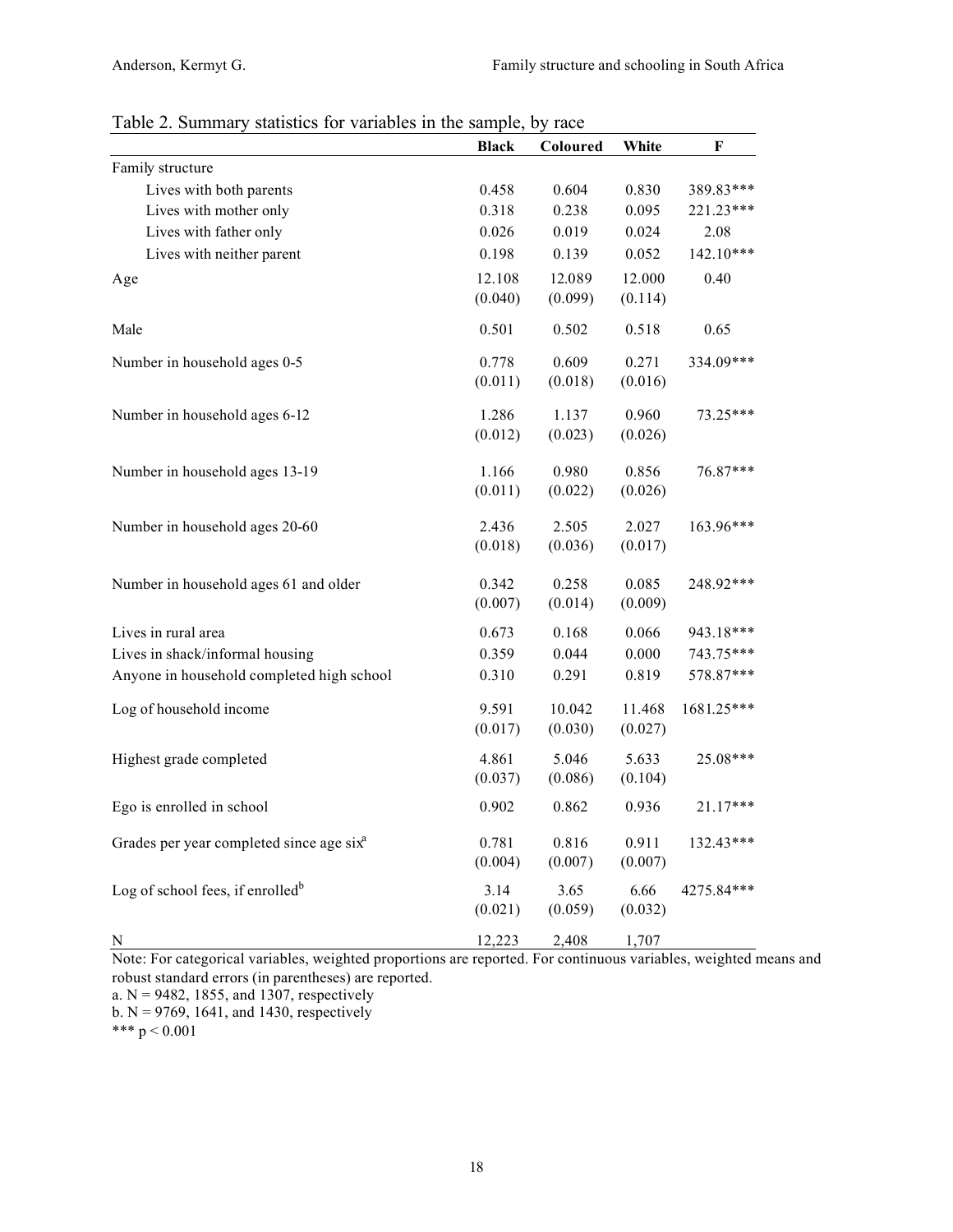|                                             | <b>Both</b> | Mother  | Father  | <b>Neither</b> |             |
|---------------------------------------------|-------------|---------|---------|----------------|-------------|
|                                             | parents     | only    | only    | parent         | $\mathbf F$ |
| Race                                        |             |         |         |                |             |
| Black                                       | 0.728       | 0.891   | 0.836   | 0.899          | 156.60***   |
| Coloured                                    | 0.110       | 0.077   | 0.071   | 0.073          | $16.13***$  |
| White                                       | 0.161       | 0.033   | 0.093   | 0.029          | 95.51***    |
| Age                                         | 11.918      | 11.968  | 12.786  | 12.710         | $7.53***$   |
|                                             | (0.050)     | (0.065) | (0.216) | (0.083)        |             |
| Male                                        | 0.512       | 0.503   | 0.526   | 0.474          | $3.75*$     |
| Number in household ages 0-5                | 0.658       | 0.820   | 0.540   | 0.716          | 26.72***    |
|                                             | (0.012)     | (0.017) | (0.046) | (0.020)        |             |
| Number in household ages 6-12               | 1.224       | 1.291   | 1.074   | 1.224          | $6.67***$   |
|                                             | (0.013)     | (0.017) | (0.058) | (0.024)        |             |
| Number in household ages 13-19              | 1.074       | 1.133   | 1.078   | 1.227          | 13.86***    |
|                                             | (0.013)     | (0.016) | (0.044) | (0.021)        |             |
| Number in household ages 20-60              | 2.566       | 2.401   | 2.271   | 1.954          | 105.27***   |
|                                             | (0.015)     | (0.029) | (0.082) | (0.033)        |             |
| Number in household ages 61 and older       | 0.170       | 0.354   | 0.406   | 0.621          | 329.89***   |
|                                             | (0.006)     | (0.011) | (0.035) | (0.015)        |             |
| Lives in rural area                         | 0.513       | 0.619   | 0.550   | 0.638          | 30.48***    |
| Lives in shack/informal housing             | 0.254       | 0.350   | 0.303   | 0.318          | 25.56***    |
| Anyone in household completed high school   | 0.409       | 0.321   | 0.367   | 0.272          | 46.28***    |
| Log of household income                     | 10.111      | 9.513   | 9.884   | 9.465          | 226.60***   |
|                                             | (0.022)     | (0.019) | (0.058) | (0.021)        |             |
| Highest grade completed                     | 4.990       | 4.819   | 5.386   | 5.013          | 4.59***     |
|                                             | (0.045)     | (0.054) | (0.178) | (0.071)        |             |
| Ego is enrolled in school                   | 0.916       | 0.907   | 0.875   | 0.856          | 21.03***    |
| Grades per year completed since age six [a] | 0.825       | 0.789   | 0.793   | 0.739          | 42.21***    |
|                                             | (0.004)     | (0.005) | (0.015) | (0.007)        |             |
| Log of school fees, if enrolled [b]         | 3.87        | 3.21    | 3.65    | 3.12           | 100.14***   |
|                                             | (0.038)     | (0.027) | (0.106) | (0.035)        |             |
| N                                           | 8,332       | 4,583   | 419     | 3,004          |             |

Table 3. Summary statistics for variables in the sample, by family structure

Note: For categorical variables, weighted proportions are reported. For continuous variables, weighted means and robust standard errors (in parentheses) are reported.

a.  $N = 6343$ , 3490, 356, and 2455, respectively

b.  $N = 6662$ , 3667, 316, and 2195, respectively

\* p < 0.05, \*\* p < 0.01, \*\*\* p < 0.001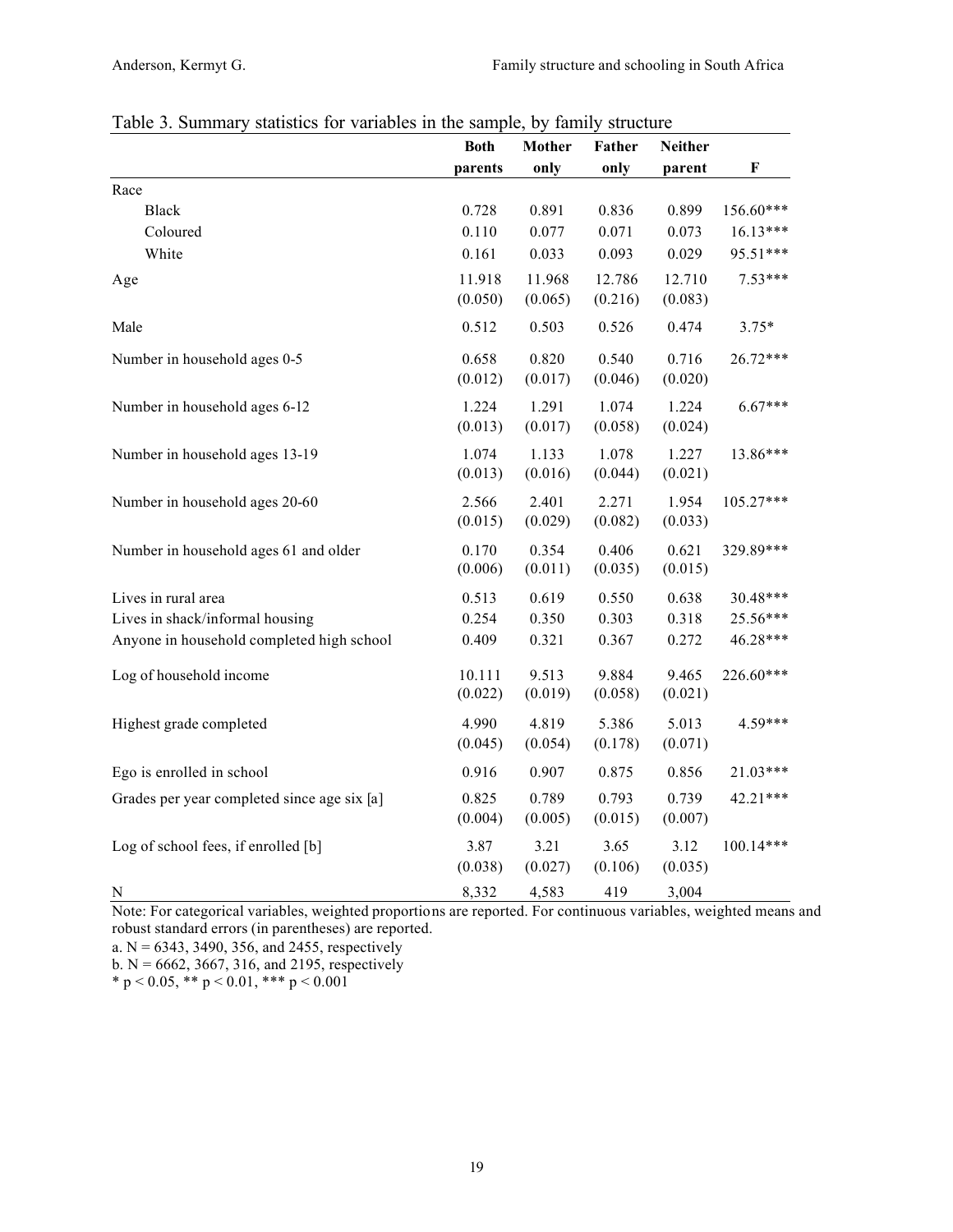## Table 4. OLS regression of highest grade completed

|                                             | 1. All races<br>2. All races |                  |         | 3. Black         |         | 4. Coloured      |         | 5. White         |         |                  |
|---------------------------------------------|------------------------------|------------------|---------|------------------|---------|------------------|---------|------------------|---------|------------------|
|                                             | Coeff.                       | $\boldsymbol{p}$ | Coeff.  | $\boldsymbol{p}$ | Coeff.  | $\boldsymbol{p}$ | Coeff.  | $\boldsymbol{p}$ | Coeff.  | $\boldsymbol{p}$ |
| Family structure (reference = both parents) |                              |                  |         |                  |         |                  |         |                  |         |                  |
| Lives with mother only                      | $-0.10$                      | 0.007            | $-0.02$ | 0.631            | $-0.04$ | 0.320            | $-0.02$ | 0.792            |         | $-0.09$ $0.371$  |
| Lives with father only                      | $-0.13$                      | 0.149            | $-0.13$ | 0.140            | $-0.13$ | 0.202            | $-0.08$ | 0.767            | $-0.14$ | 0.498            |
| Lives with neither parent                   | $-0.41$                      | 0.000            | $-0.31$ | 0.000            | $-0.31$ | 0.000            | $-0.45$ | 0.000            |         | $-0.24$ 0.132    |
| Age                                         | 0.95                         | 0.000            | 0.93    | 0.000            | 0.88    | 0.000            | 1.12    | 0.000            | 0.88    | 0.000            |
| Age squared                                 | $-0.01$                      | 0.000            | $-0.01$ | 0.000            | $-0.01$ | 0.000            | $-0.02$ | 0.000            | 0.00    | 0.824            |
| Male                                        | $-0.24$                      | 0.000            | $-0.26$ | 0.000            | $-0.27$ | 0.000            | $-0.25$ | 0.000            | $-0.21$ | 0.000            |
| Race (reference = Black)                    |                              |                  |         |                  |         |                  |         |                  |         |                  |
| Coloured                                    | 0.15                         | 0.002            | 0.06    | 0.405            |         |                  |         |                  |         |                  |
| White                                       | 0.74                         | 0.000            | $-0.03$ | 0.597            |         |                  |         |                  |         |                  |
| Number in household ages 0-5                |                              |                  | $-0.10$ | 0.000            | $-0.10$ | 0.000            | $-0.09$ | 0.020            | $-0.02$ | 0.698            |
| Number in household ages 6-12               |                              |                  | $-0.09$ | 0.000            | $-0.07$ | 0.000            | $-0.03$ | 0.503            | $-0.10$ | 0.023            |
| Number in household ages 13-19              |                              |                  | 0.05    | 0.002            | 0.04    | 0.042            | 0.05    | 0.236            | 0.02    | 0.776            |
| Number in household ages 20-60              |                              |                  | $-0.06$ | 0.000            | $-0.07$ | 0.000            | $-0.03$ | 0.254            | 0.00    | 0.933            |
| Number in household ages 61 and older       |                              |                  | 0.00    | 0.907            | $-0.01$ | 0.705            | $-0.02$ | 0.782            | $-0.03$ | 0.712            |
| Lives in rural area                         |                              |                  | $-0.20$ | 0.000            | $-0.17$ | 0.001            | $-0.71$ | 0.000            |         | $-0.03$ $0.819$  |
| Lives in shack/informal housing             |                              |                  | $-0.22$ | 0.000            | $-0.21$ | 0.000            | $-0.40$ | 0.013            |         |                  |
| Anyone in HH completed high school          |                              |                  | 0.51    | 0.000            | 0.58    | 0.000            | 0.31    | 0.000            | 0.21    | 0.036            |
| Log of household income                     |                              |                  | 0.17    | 0.000            | 0.16    | 0.000            | 0.31    | 0.000            | $-0.02$ | 0.727            |
| Intercept                                   | $-4.64$                      | 0.000            | $-5.68$ | 0.000            | $-5.21$ | 0.000            | $-8.44$ | 0.000            |         | $-4.55$ 0.000    |
| N                                           | 16,338                       |                  | 16,338  |                  | 12,223  |                  | 2,408   |                  | 1,707   |                  |
| F                                           | 4267.27                      |                  | 1545.00 |                  | 1211.9  |                  | 329.82  |                  | 636.5   |                  |
| $\boldsymbol{p}$                            | 0.000                        |                  | 0.000   |                  | 0.000   |                  | 0.000   |                  | 0.000   |                  |
| R-squared                                   | 0.715                        |                  | 0.736   |                  | 0.715   |                  | 0.781   |                  | 0.900   |                  |

Note: data are weighted, robust standard errors are used, and the estimation controls for correlations within sampling clusters. Dummies for province are included in the analysis, but not shown in the results.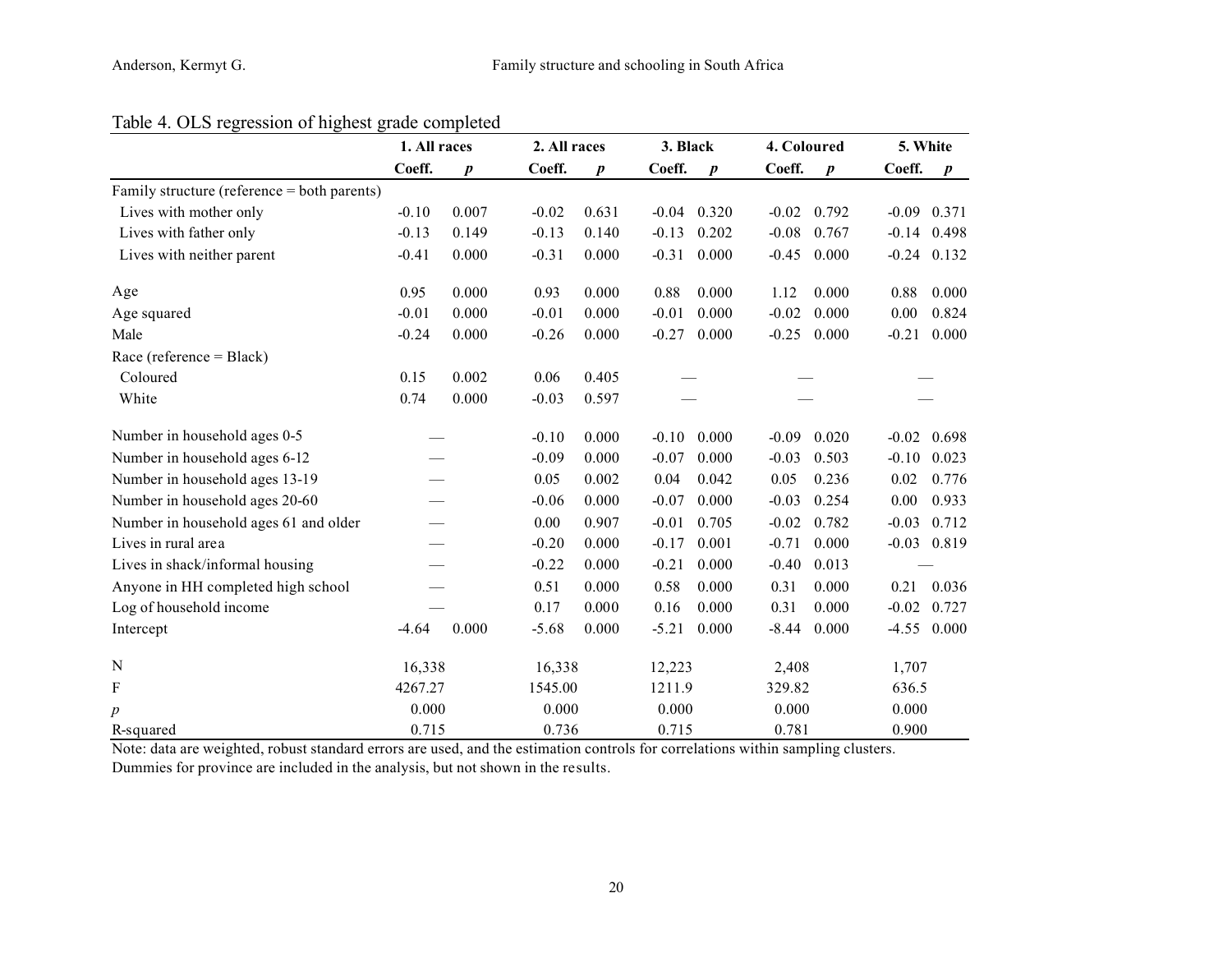## Table 5. Logistic regression of enrollment in school

|                                             | 1. All races |                  | 2. All races |                  | 3. Black |                  | 4. Coloured |                  | 5. White |                  |
|---------------------------------------------|--------------|------------------|--------------|------------------|----------|------------------|-------------|------------------|----------|------------------|
|                                             | Odds         |                  | Odds         |                  | Odds     |                  | <b>Odds</b> |                  | Odds     |                  |
|                                             | ratio        | $\boldsymbol{p}$ | ratio        | $\boldsymbol{p}$ | ratio    | $\boldsymbol{p}$ | ratio       | $\boldsymbol{p}$ | ratio    | $\boldsymbol{p}$ |
| Family structure (reference = both parents) |              |                  |              |                  |          |                  |             |                  |          |                  |
| Lives with mother only                      | 0.95         | 0.474            | 0.96         | 0.628            | 0.96     | 0.634            | 0.79        | 0.256            | 0.79     | 0.665            |
| Lives with father only                      | 0.61         | 0.010            | 0.54         | 0.001            | 0.56     | 0.005            | 0.16        | 0.001            | 0.93     | 0.942            |
| Lives with neither parent                   | 0.55         | 0.000            | 0.52         | 0.000            | 0.50     | 0.000            | 0.53        | 0.006            | 0.54     | 0.234            |
| Age                                         | 6.62         | 0.000            | 6.77         | 0.000            | 5.71     | 0.000            | 14.82       | 0.000            | 30.62    | 0.000            |
| Age squared                                 | 0.93         | 0.000            | 0.93         | 0.000            | 0.93     | 0.000            | 0.89        | 0.000            | 0.87     | 0.000            |
| Male                                        | 1.20         | 0.003            | 1.18         | 0.011            | 1.23     | 0.004            | 1.13        | 0.436            | 1.05     | 0.871            |
| Race (reference = Black)                    |              |                  |              |                  |          |                  |             |                  |          |                  |
| Coloured                                    | 0.54         | 0.000            | 0.61         | 0.000            |          |                  |             |                  |          |                  |
| White                                       | 1.14         | 0.313            | 0.45         | 0.000            |          |                  |             |                  |          |                  |
| Number in household ages 0-5                |              |                  | 0.91         | 0.005            | 0.91     | 0.012            | 0.94        | 0.537            | 0.93     | 0.743            |
| Number in household ages 6-12               |              |                  | 1.13         | 0.004            | 1.11     | 0.020            | 1.29        | 0.045            | 1.22     | 0.463            |
| Number in household ages 13-19              |              |                  | 1.11         | 0.009            | 1.12     | 0.008            | 1.05        | 0.711            | 0.75     | 0.189            |
| Number in household ages 20-60              |              |                  | 0.91         | 0.000            | 0.90     | 0.000            | 0.88        | 0.110            | 0.71     | 0.184            |
| Number in household ages 61 and older       |              |                  | 1.17         | 0.009            | 1.21     | 0.003            | 0.94        | 0.662            | 0.58     | 0.282            |
| Lives in rural area                         |              |                  | 0.72         | 0.000            | 0.72     | 0.001            | 0.34        | 0.000            | 0.52     | 0.255            |
| Lives in shack/informal housing             |              |                  | 0.79         | 0.005            | 0.80     | 0.009            | 0.47        | 0.005            |          |                  |
| Anyone in HH completed high school          |              |                  | 2.20         | 0.000            | 2.30     | 0.000            | 1.55        | 0.043            | 3.25     | 0.003            |
| Log of household income                     |              |                  | 1.31         | 0.000            | 1.31     | 0.000            | 1.62        | 0.000            | 1.05     | 0.855            |
| Intercept                                   | 0.00         | 0.000            | 0.00         | 0.000            | 0.00     | 0.000            | 0.00        | 0.000            | 0.00     | 0.000            |
| N                                           | 16,338       |                  | 16,338       |                  | 12,223   |                  | 2,408       |                  | 1,707    |                  |
| Chi-squared                                 | 1268.57      |                  | 1606.95      |                  | 1183.02  |                  | 349.17      |                  | 195.95   |                  |
| р                                           | 0.000        |                  | 0.000        |                  | 0.000    |                  | 0.000       |                  | 0.000    |                  |

Note: data are weighted, robust standard errors are used, and the estimation controls for correlations within sampling clusters. Dummies for province are included in the analysis, but not shown in the results.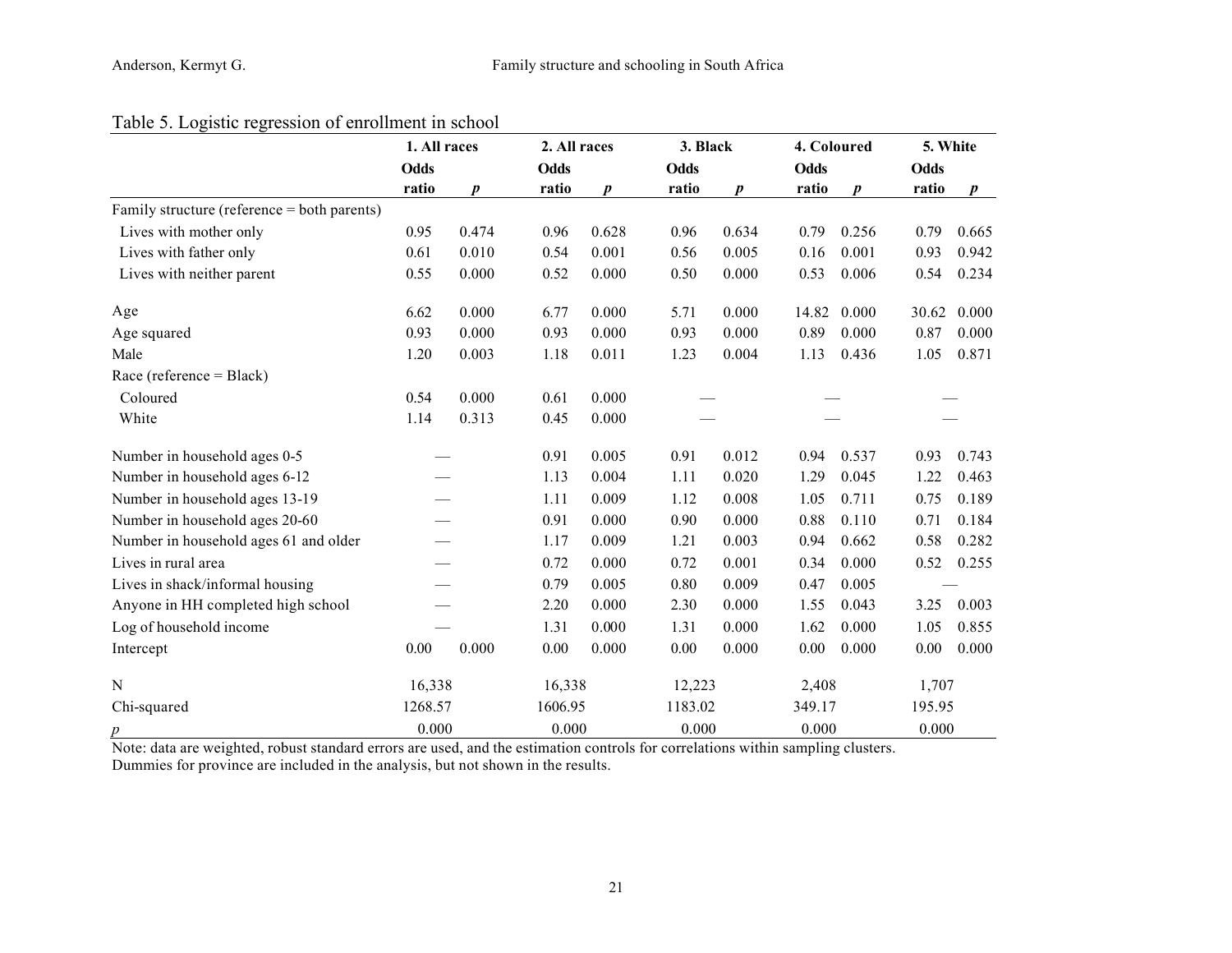|                                             | 1. All races  |       | 2. All races |                  | 3. Black |                  | 4. Coloured |                  | 5. White |                  |
|---------------------------------------------|---------------|-------|--------------|------------------|----------|------------------|-------------|------------------|----------|------------------|
|                                             | Coeff.        | p     | Coeff.       | $\boldsymbol{p}$ | Coeff.   | $\boldsymbol{p}$ | Coeff.      | $\boldsymbol{p}$ | Coeff.   | $\boldsymbol{p}$ |
| Family structure (reference = both parents) |               |       |              |                  |          |                  |             |                  |          |                  |
| Lives with mother only                      | $-0.02$       | 0.003 | 0.00         | 0.487            | $-0.01$  | 0.343            | 0.01        | 0.558            | $-0.02$  | 0.317            |
| Lives with father only                      | $-0.02$       | 0.326 | $-0.02$      | 0.312            | $-0.01$  | 0.512            | $-0.02$     | 0.608            | $-0.03$  | 0.318            |
| Lives with neither parent                   | $-0.06$       | 0.000 | $-0.05$      | 0.000            | $-0.05$  | 0.000            | $-0.06$     | 0.002            | $-0.05$  | 0.076            |
| Age                                         | 0.08          | 0.000 | 0.08         | 0.000            | 0.06     | 0.000            | 0.14        | 0.000            | 0.17     | 0.000            |
| Age squared                                 | 0.00          | 0.000 | 0.00         | 0.000            | 0.00     | 0.000            | $-0.01$     | 0.000            | $-0.01$  | 0.000            |
| Male                                        | $-0.05$       | 0.000 | $-0.05$      | 0.000            | $-0.05$  | 0.000            | $-0.05$     | 0.000            | $-0.03$  | 0.004            |
| Race (reference = Black)                    |               |       |              |                  |          |                  |             |                  |          |                  |
| Coloured                                    | 0.001<br>0.03 |       | 0.02         | 0.130            |          |                  |             |                  |          |                  |
| White                                       | 0.11          | 0.000 | $-0.02$      | 0.034            |          |                  |             |                  |          |                  |
| Number in household ages 0-5                |               |       | $-0.02$      | 0.000            | $-0.02$  | 0.000            | $-0.01$     | 0.039            | $-0.02$  | 0.196            |
| Number in household ages 6-12               |               |       | $-0.01$      | 0.013            | $-0.01$  | 0.007            | 0.01        | 0.225            | 0.00     | 0.709            |
| Number in household ages 13-19              |               |       | 0.00         | 0.247            | 0.00     | 0.380            | $-0.01$     | 0.189            | $-0.01$  | 0.329            |
| Number in household ages 20-60              |               |       | $-0.01$      | 0.000            | $-0.01$  | 0.000            | $-0.01$     | 0.055            | 0.00     | 0.899            |
| Number in household ages 61 and older       |               |       | 0.00         | 0.631            | 0.00     | 0.514            | $-0.01$     | 0.452            | 0.00     | 0.756            |
| Lives in rural area                         |               |       | $-0.03$      | 0.000            | $-0.03$  | 0.001            | $-0.10$     | 0.000            | 0.01     | 0.563            |
| Lives in shack/informal housing             |               |       | $-0.03$      | 0.000            | $-0.03$  | 0.001            | $-0.05$     | 0.046            |          |                  |
| Anyone in HH completed high school          |               |       | 0.08         | 0.000            | 0.09     | 0.000            | 0.02        | 0.080            | 0.02     | 0.396            |
| Log of household income                     |               |       | 0.03         | 0.000            | 0.03     | 0.000            | 0.06        | 0.000            | 0.02     | 0.082            |
| Intercept                                   | 0.34          | 0.000 | 0.14         | 0.058            | 0.31     | 0.000            | $-0.55$     | 0.001            | $-0.40$  | 0.047            |
| $\mathbf N$                                 | 12,644        |       | 12,644       |                  | 9,482    |                  | 1,855       |                  | 1,307    |                  |
| F                                           | 113.98        |       | 68.90        |                  | 50.31    |                  | 16.47       |                  | 6.55     |                  |
| $\boldsymbol{p}$                            | 0.000         |       | 0.000        |                  | 0.000    |                  | 0.000       |                  | 0.000    |                  |
| R-squared                                   | 0.060         |       | 0.138        |                  | 0.129    |                  | 0.180       |                  | 0.105    |                  |

Table 6. OLS regression of number of grades completed per year

Note: data are weighted, robust standard errors are used, and the estimation controls for correlations within sampling clusters.

Dummies for province are included in the analysis, but not shown in the results.

See text for definition of number of grades per year.